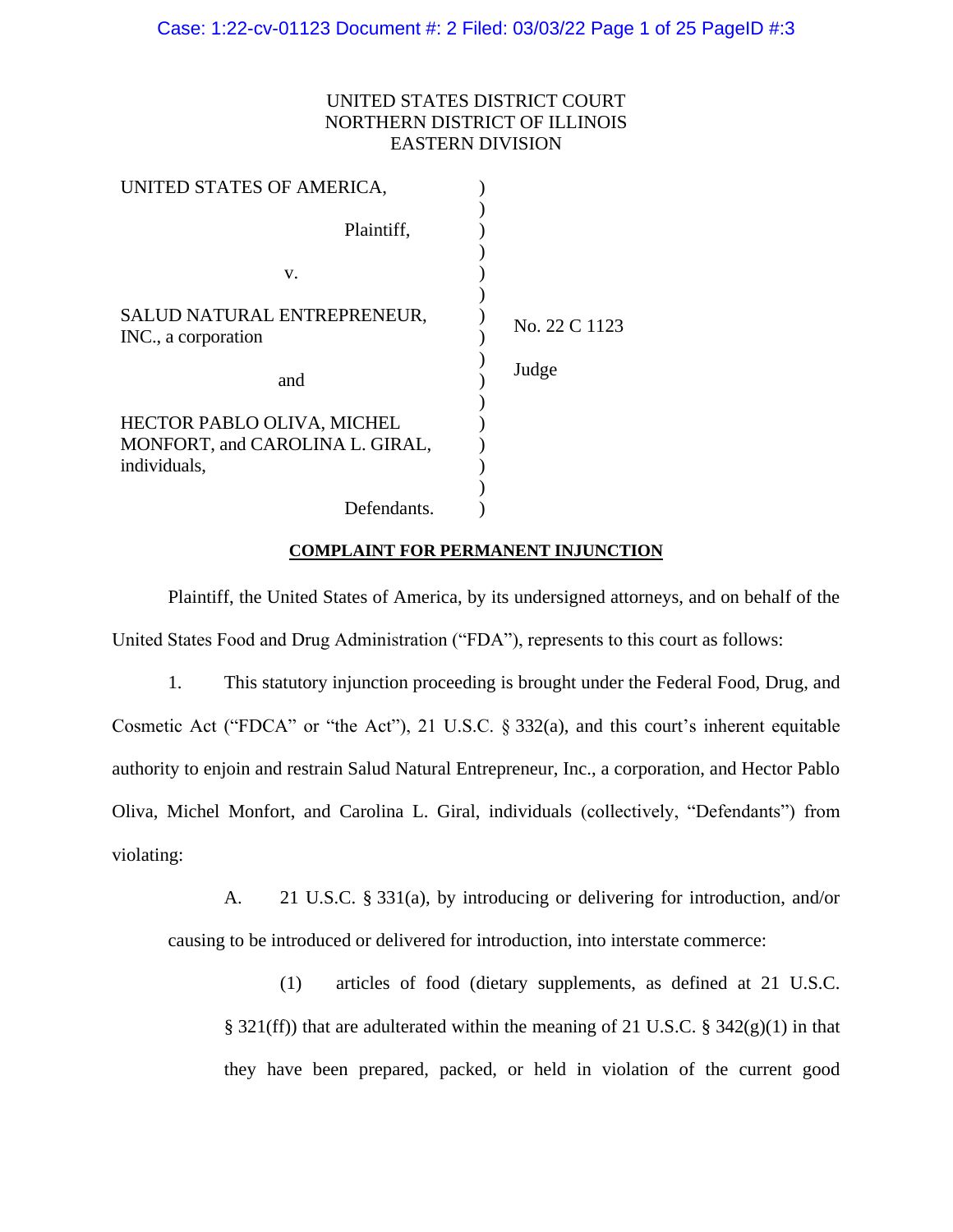manufacturing practice regulations for dietary supplements set forth in 21 C.F.R. Part 111 ("Dietary Supplement CGMP");

(2) articles of food (dietary supplements, as defined by 21 U.S.C. § 321(ff)) that are misbranded within the meaning of 21 U.S.C. §§ 343(f), (i)(2),  $(q)(1)(A)$ ,  $(q)(5)(F)$ ,  $(r)(1)(A)$ , and/or  $(s)(2)(C)$ ; and

(3) articles of drug (as defined by 21 U.S.C.  $\S$  321(g)(1)(B)) that are misbranded within the meaning of 21 U.S.C. § 352(f)(1), in that their labeling fails to bear adequate directions for use;

B. 21 U.S.C. § 331(k), by causing:

(1) articles of food (dietary supplements, as defined by 21 U.S.C. § 321(ff)) that Defendants hold for sale after shipment of one or more of their components in interstate commerce to become adulterated within the meaning of 21 U.S.C. § 342(g)(1);

(2) articles of food (dietary supplements, as defined by 21 U.S.C. § 321(ff)) that Defendants hold for sale after shipment of one or more of their components in interstate commerce to become misbranded within the meaning of 21 U.S.C. §§ 343(f), (i)(2), (q)(1)(A), (q)(5)(F), (r)(1)(A), and/or (s)(2)(C); and

(3) articles of drug that Defendants hold for sale after shipment of one or more of their components in interstate commerce to become misbranded within the meaning of 21 U.S.C.  $\S$  352(f)(1);

C. 21 U.S.C. § 331(d), by introducing or delivering for introduction, and/or causing to be introduced or delivered, into interstate commerce new drugs (as defined in 21 U.S.C.  $\S 321(p)$ , that are neither approved pursuant to 21 U.S.C.  $\S 355$  nor exempt from approval.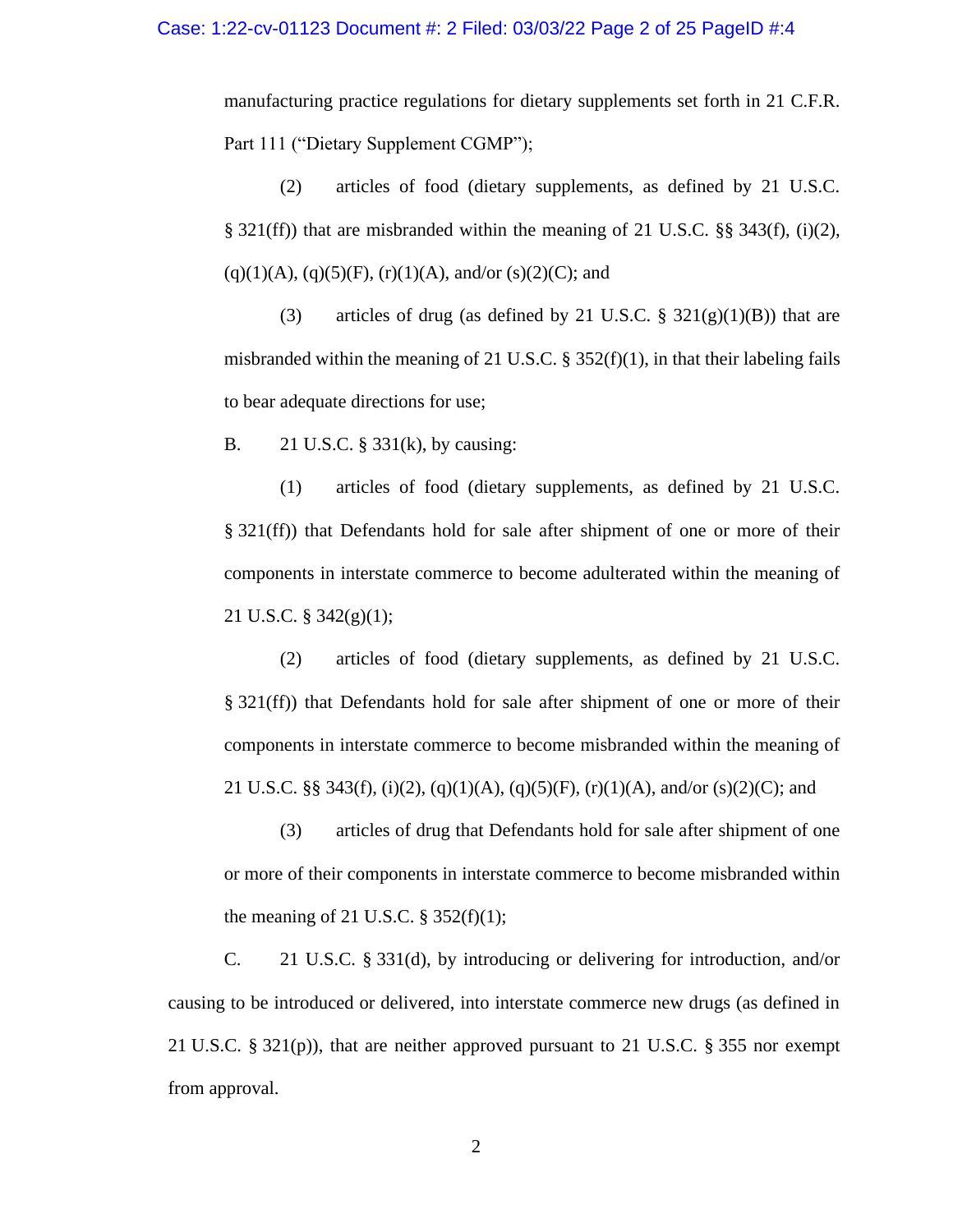### Case: 1:22-cv-01123 Document #: 2 Filed: 03/03/22 Page 3 of 25 PageID #:5

### **Jurisdiction and Venue**

2. This court has jurisdiction over the subject matter and all parties to this action under 28 U.S.C. §§ 1331, 1337, and 1345, and 21 U.S.C. § 332(a).

3. Venue in this district is proper under 28 U.S.C. § 1391(b) and (c).

#### **Defendants**

4. Defendant Salud Natural Entrepreneur, Inc. ("Salud Natural") is incorporated under the laws of the State of Illinois. Salud Natural is a dietary supplement manufacturer and own-label distributor of dietary supplements. Salud Natural does business at 1120 Glen Rock Avenue, Waukegan, Illinois (the "Facility"), within the jurisdiction of this court.

5. Defendant Hector Pablo Oliva is the President and owner of Salud Natural. He is the most responsible person at the company. He has ultimate authority over all the company's operations, including product formulation, manufacturing, labeling, and sales. Defendant Oliva also owns and controls at least one website through which Defendants' products are sold, [www.nopalinaonline.com,](http://www.nopalinaonline.com/) and bears ultimate responsibility for the content of this website. Defendant Oliva performs his duties at the Facility.

6. Defendant Michel Monfort is Salud Natural's production manager for the Facility. He is responsible for overseeing daily operations and the production and distribution schedule for Salud Natural's products. Defendant Monfort reports directly to Defendant Oliva. Defendant Monfort performs his duties at the Facility.

7. Defendant Carolina L. Giral is Quality Control Manager for Salud Natural. She is responsible for quality control operations, including creating and implementing procedures; completing batch production records for each batch of dietary supplements; managing raw material and finished product third-party testing; releasing finished products to the warehouse manager for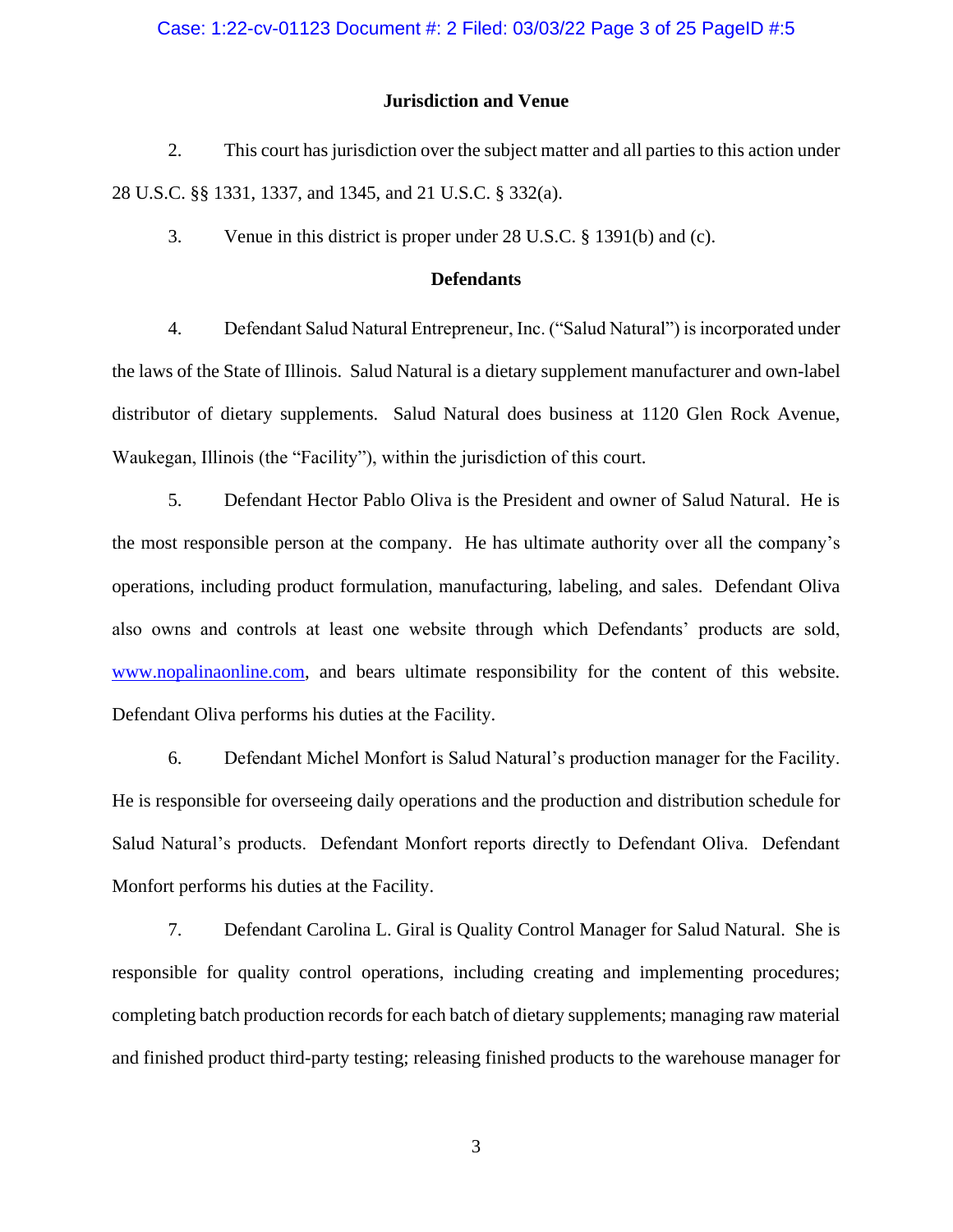#### Case: 1:22-cv-01123 Document #: 2 Filed: 03/03/22 Page 4 of 25 PageID #:6

distribution; and training new employees on Dietary Supplement CGMP requirements. Defendant Giral reports directly to Defendant Oliva. Defendant Giral performs her duties at the Facility.

8. Defendants have been and are now engaged in the business of manufacturing and distributing:

A. Dietary supplements within the meaning of the Act, which defines "dietary supplement," in part, as "a product (other than tobacco) intended to supplement the diet" that contains one or more of the following dietary ingredients: a vitamin; a mineral; an herb or other botanical; an amino acid; a dietary substance for use by man to supplement the diet by increasing the total dietary intake; or a concentrate, metabolite, constituent, extract or combination of any of them. 21 U.S.C. § 321(ff). Dietary supplements are deemed to be "food" under the Act, except for purposes of 21 U.S.C. §§ 321(g) and 350f. 21 U.S.C. § 321(ff). Among other requirements, dietary supplements also must "not [be] represented for use as a conventional food or as a sole item of a meal or the diet" and must be "labeled as a dietary supplement." 21 U.S.C. § 321(ff); and

B. Products that meet the definition of "drug" under the Act, 21 U.S.C.  $\S 321(g)(1)(B)$ , because they are intended for use in the cure, mitigation, treatment, or prevention of disease, and meet the definition of "new drug" under the Act, 21 U.S.C. § 321(p), because their composition is such that they are "not generally recognized, among experts qualified by scientific training and experience to evaluate the safety and effectiveness of drugs, as safe and effective for use under the conditions prescribed, recommended, or suggested in the[ir] labeling."

9. Defendants manufacture their products from components shipped to them from outside the State of Illinois, including, among other places, India. Defendants distribute their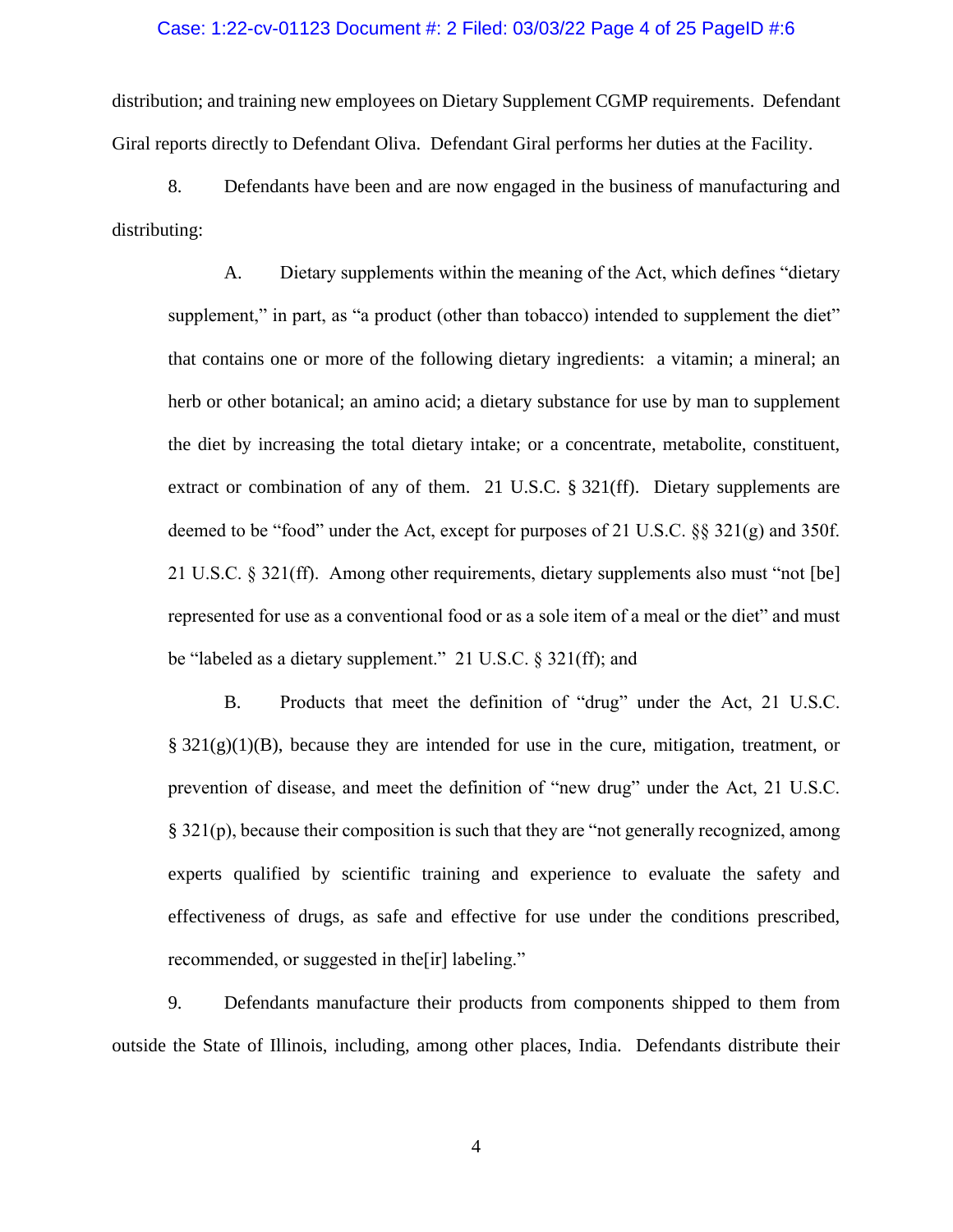## Case: 1:22-cv-01123 Document #: 2 Filed: 03/03/22 Page 5 of 25 PageID #:7

products in interstate commerce to customers outside the state of Illinois, including, but not limited to, locations in California, Colorado, Georgia, Pennsylvania, and Texas.

# **Defendants' Violations of the Act** *Defendants Distribute Adulterated Dietary Supplements*

10. The Act deems a dietary supplement to be adulterated if it is not prepared, packed, or held in conformance with current good manufacturing practice regulations for dietary supplements set forth at 21 C.F.R. Part 111. 21 U.S.C.  $\S$  342(g)(1).

11. The Dietary Supplement CGMP regulations are designed to ensure the quality of dietary supplements. These regulations apply to any person who manufactures, packages, labels, or (subject to an exception not relevant here) holds dietary supplements. These regulations require such persons to control all aspects of their processes and procedures to ensure compliance with established specifications for identity, purity, strength, composition, and limits on certain types of contamination.

12. FDA investigators inspected Defendants' Facility between May 10, 2021, and May 21, 2021 (the "2021 inspection"). This inspection established that the dietary supplements Defendants manufacture and distribute are adulterated within the meaning of 21 U.S.C.  $\S 342(g)(1)$ , in that they are prepared, packed, and/or held in a manner that does not conform to Dietary Supplement CGMP requirements. Defendants' significant deviations from Dietary Supplement CGMP include, but are not limited to, the following:

A. Failure to establish identity and component specifications for every ingredient Defendants use in the manufacture of their dietary supplements, as required by 21 C.F.R. § 111.70(b). For example, Defendants have not established any specifications for Senna Leaves, Glycerin, and Vitamins B1, B6, and B12.

B. Failure to establish specifications for the identity, purity, strength, and composition for each dietary supplement Defendants manufacture, as required by 21 C.F.R.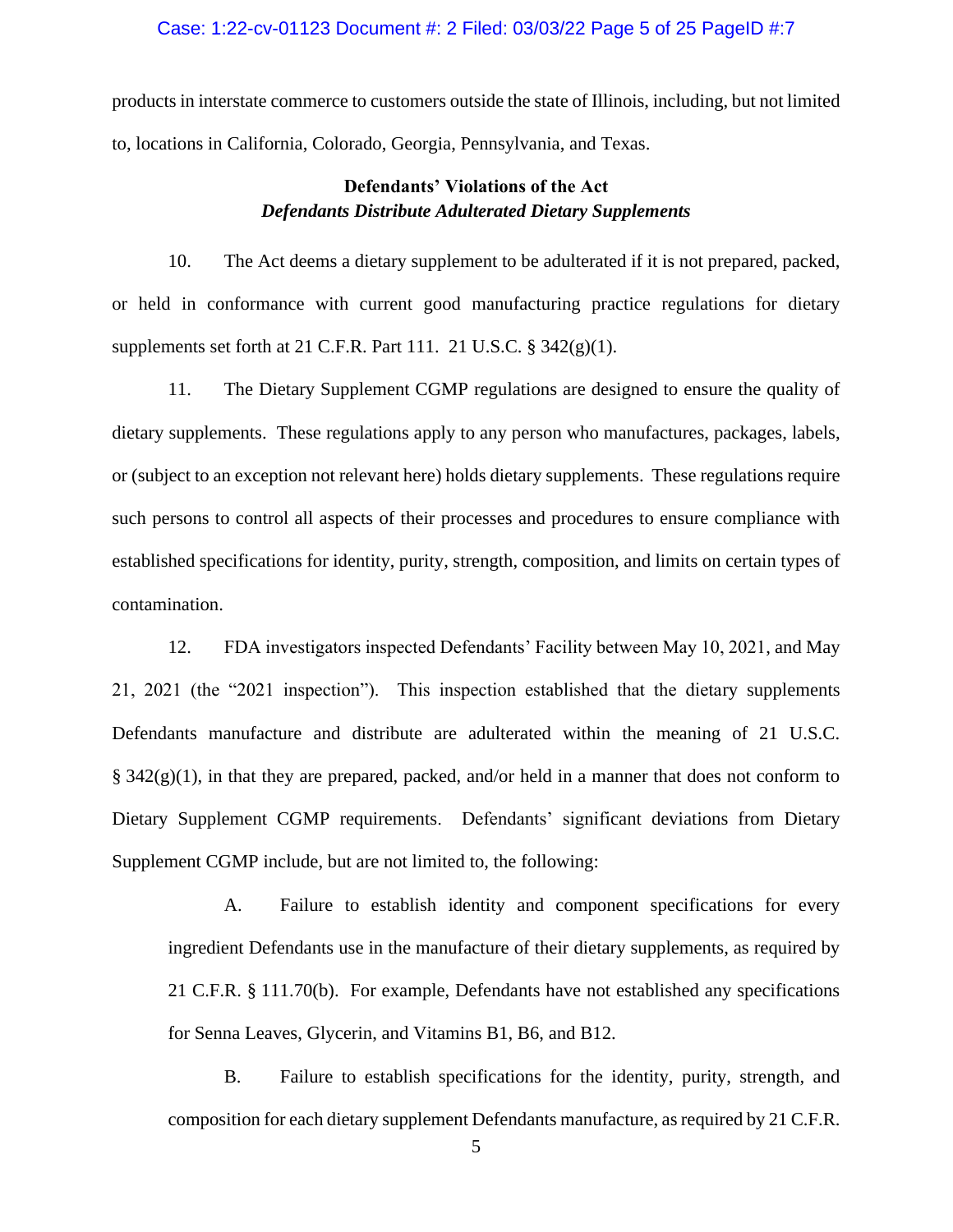§ 111.70(e). For example, the finished product specifications for Defendants' Buzz Recovery (33.81 fl. Oz.) and Nopalina Flax Seed Plus Fiber (1 lb.) contain only organoleptic specifications, *i.e.*, aroma and taste, texture, visual, and physical properties, but do not contain chemical specifications; and although Defendants' product label for Buzz Recovery claims nutrition value for vitamin B1, B6, and B12, the product's specifications do not establish acceptance criteria for vitamins B1 and B12 and do not mention vitamin B6.

C. Failure to conduct at least one appropriate test or examination to verify the identity of any component that is a dietary ingredient, confirm the identity of other components, and determine whether other applicable component specifications are met; and, for a subset of finished dietary supplement batches that the firm identified through a sound statistical sampling plan (or for every finished batch), verify that the firm's finished batch of the dietary supplement meets product specifications for identity, purity, strength, composition, and for limits on those types of contamination that may adulterate or that may lead to adulteration of the finished batch of the dietary supplement, as required by 21 C.F.R. § 111.75. For example, Defendants did not test hydrolyzed bovine collagen and Vitamin C before using these dietary ingredients in their dietary supplement Collagen + Vitamin C capsules and have never tested their Vitamin C capsules for strength.

D. Failure of quality control personnel to reject a component or a dietary supplement when a specification established in accordance with 21 C.F.R. § 111.70 is not met, as required by 21 C.F.R. § 111.113(b)(2). For example, Defendants failed to reject a lot of flax seed powder despite third-party laboratory testing demonstrating a total yeast level of 2,000 colony forming units per gram (CFU/g) when Defendant's specification for this ingredient is less than 10 CFU/g Total Yeast. Defendants used this lot of flaxseed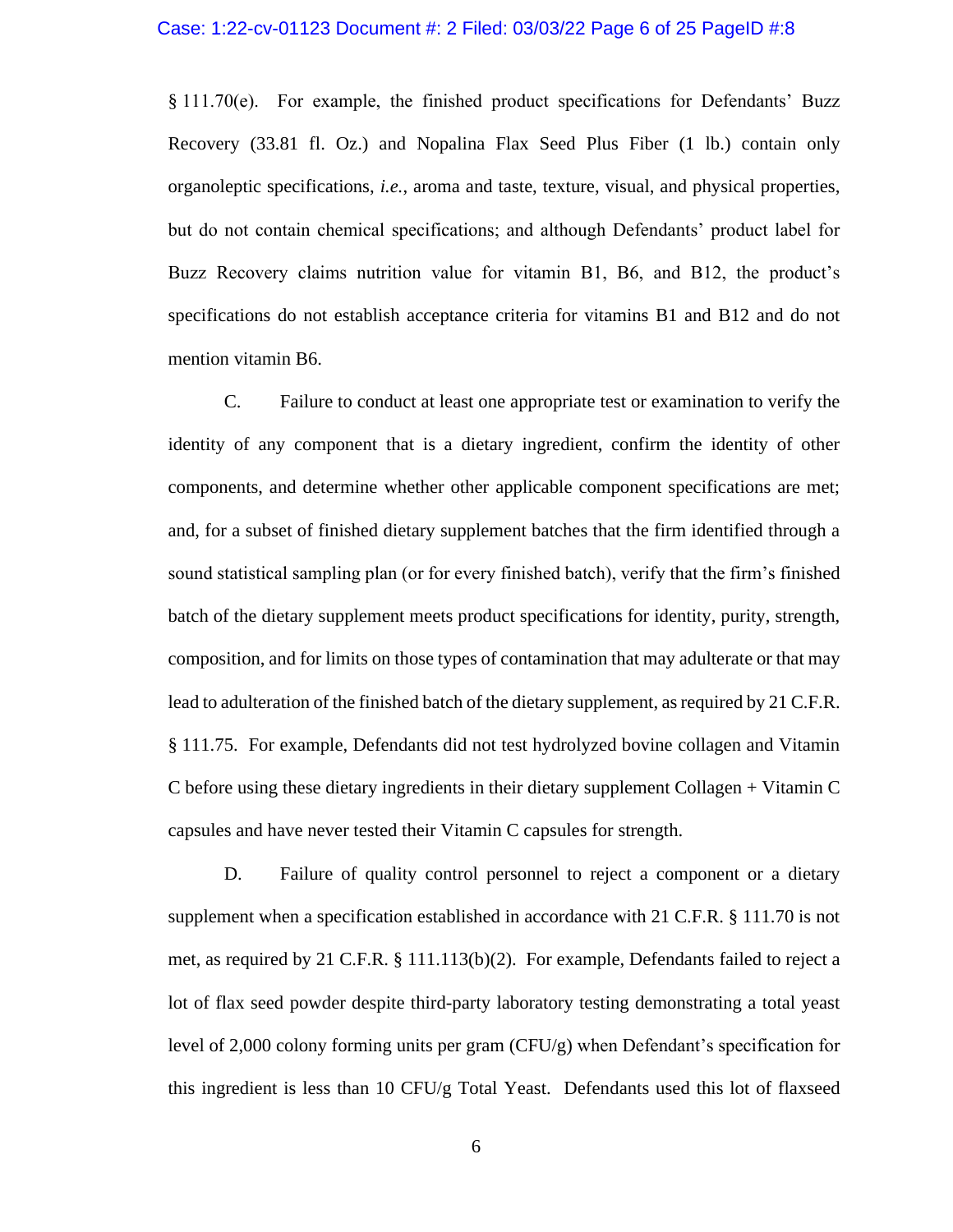#### Case: 1:22-cv-01123 Document #: 2 Filed: 03/03/22 Page 7 of 25 PageID #:9

powder in the manufacture of Nopalina Flax Seed, a finished dietary supplement. In further example, Defendants failed to reject a lot of Grapefruit Powder with failing mold levels and released for distribution Psyllium Husk Powder when total aerobic plate count and yeast exceeded specifications. During a prior inspection conducted from August 20, 2019, to January 22, 2020, FDA discovered that Defendants had failed to reject a lot of Senna Leaves Powder that tested positive for *Salmonella*. *Salmonella* is a foodborne pathogen that, when ingested, can cause serious illness, including gastroenteritis, hospitalization, and even death. Despite this, in callous disregard of the public health, Defendants re-tested the lot without justification and then used it in the production of finished dietary supplements, which they shipped to customers. Despite FDA testing that confirmed the presence of *Salmonella*, Defendant Oliva initially refused to conduct a voluntary recall, falsely claiming that he did not use the implicated lot of Sienna Leaves Powder in the manufacture of dietary supplements. Only after FDA issued a Safety Alert did Defendants initiate a voluntary recall.

E. Failure to establish and follow written procedures for the responsibilities of quality control operations, as required by 21 C.F.R. § 111.103. For example, Defendants' procedure, "Responsibilities of the Quality Control Operations," states that the Quality Control Unit will review and approve all product labels for compliance with 21 C.F.R. 101. Despite this, Defendants do not perform this review. For example, the label for Defendants' Buzz Recovery product does not declare glycerin and Uva as ingredients but they are part of the product's formulation and are added during manufacture; the label for Defendants' Aloe Vera Juice does not declare glycerin as an ingredient, but it is part of the product's formulation and is added during manufacture; and the label for UrCran declares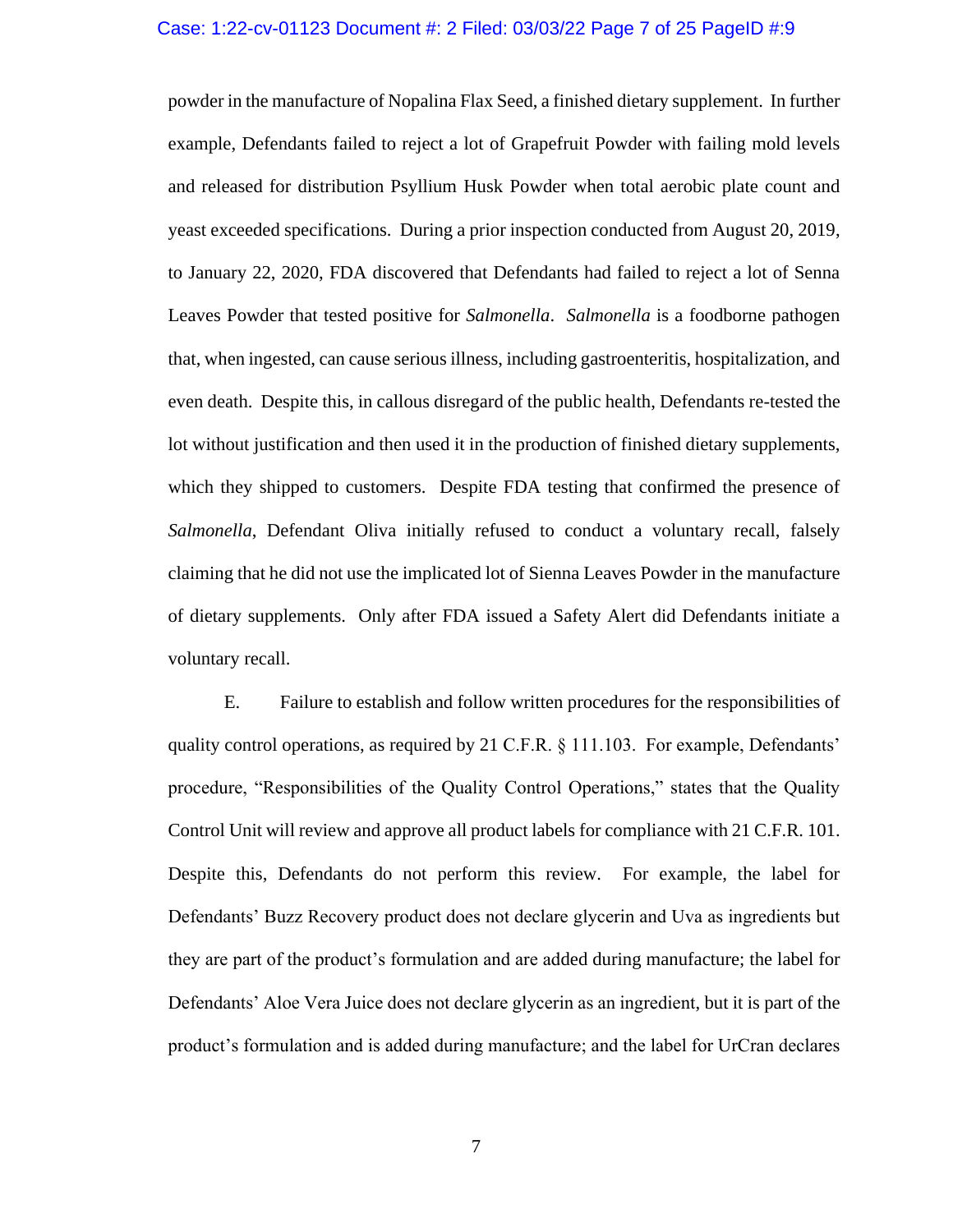Saw Palmetto and Uva Ursi as ingredients but these two ingredients are not part of the product's formulation and do not appear on batch production records.

F. Failure to prepare a written master manufacturing record ("MMR") for each unique formulation and each batch size of dietary supplement that Defendants manufacture, to ensure uniformity in the finished batch and from batch to batch, that includes the information required by 21 C.F.R. § 111.205. For example, Defendants have not prepared MMRs for each product, and its MMRs for powder and capsule products and for liquid products are templates that do not include product-specific information, including product names, formulas, in-process specifications, or labeling.

G. Failure to create and follow batch production records ("BPR") that include all information relating to the production and control of each batch, as required by 21 C.F.R. § 111.260. For example, various of Defendants' BPRs do not contain, *inter alia*, documentation at the time of performance of:

(1) the identity and weight or measure of each component used, *e.g.*, the number of capsules used in production, as required by 21 C.F.R.  $\S 111.260(e)$ ;

(2) blending that occurs during processing, as required by 21 C.F.R.  $§ 111.260(i);$ 

( 3 ) the initials of operators and individuals verifying the operator's actions at the time of performance such as the initials of the person responsible for weighing or measuring each component used in the batch and the initials of the person responsible for verifying the weight or measure of each component used in the batch, as required by 21 C.F.R.  $\S 111.260(i)(2)$ ;

(4) the steps performed during packaging and labeling operations, as required by 21 C.F.R. § 111.260(k), including documenting (i) the unique identifier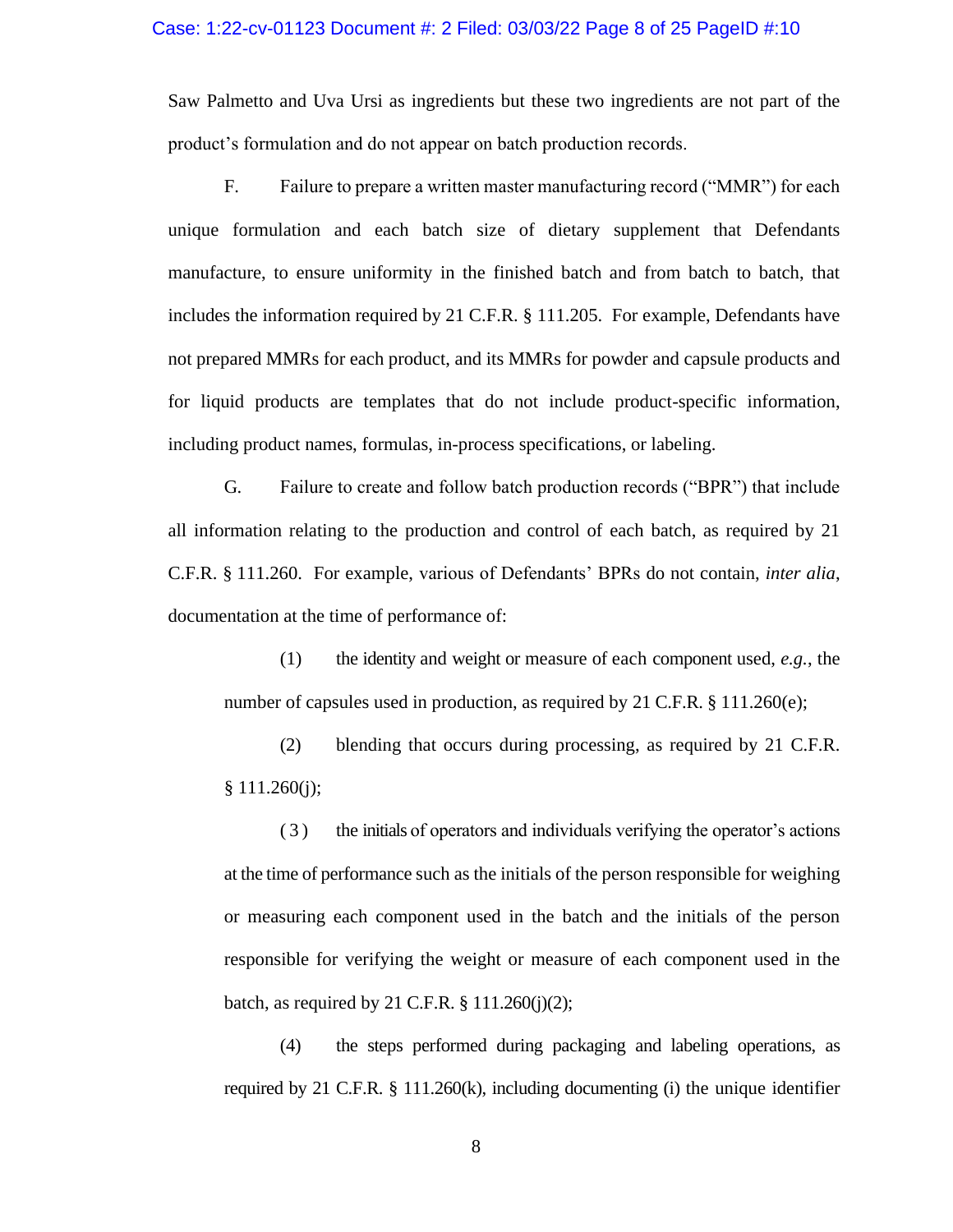that Defendants assigned to packaging and labels used, the quantity of the packaging and labels used, and, when label reconciliation is required, reconciliation of any discrepancies between issuance and use of labels in accordance with 21 C.F.R.  $\S$  111.260 $(k)(1)$ ; and  $(ii)$  an actual or representative label, or a crossreference to the physical location of the actual or representative label specified in the MMR, as required by 21 C.F.R.  $\S$  111.260(k)(2); and.

(5) any required material review or disposition decision, as required by 21 C.F.R. § 111.260(m). For example, Defendants' batch production records show that Terma Serrano, an ingredient in Defendants' formulation of their Buzz Recovery product, was not added in a number of batches, in violation of 21 C.F.R. § 111.260(m).

H. Failure to maintain equipment to protect components and dietary supplements from being contaminated by any sources, as required by 21 C.F.R.  $\S 111.27(a)(3)(v)$ . For example, the bonds on the Facility hopper were not smooth, and there were dents on the auger screw, both of which are used in manufacturing dietary supplements.

I. Failure to hold components and dietary supplements under appropriate conditions of temperature, humidity, or light so that the identity, purity, strength, and composition of the components and dietary supplements are not affected, as required by 21 C.F.R. § 111.455(a). For example, Defendants' temperature and humidity monitoring records demonstrate that measured temperature and relative humidity were higher than the acceptable range listed in the monitoring records.

13. For the foregoing reasons, Defendants violate

A. 21 U.S.C. § 331(a) by introducing or delivering for introduction, or causing to be introduced or delivered for introduction, into interstate commerce articles of food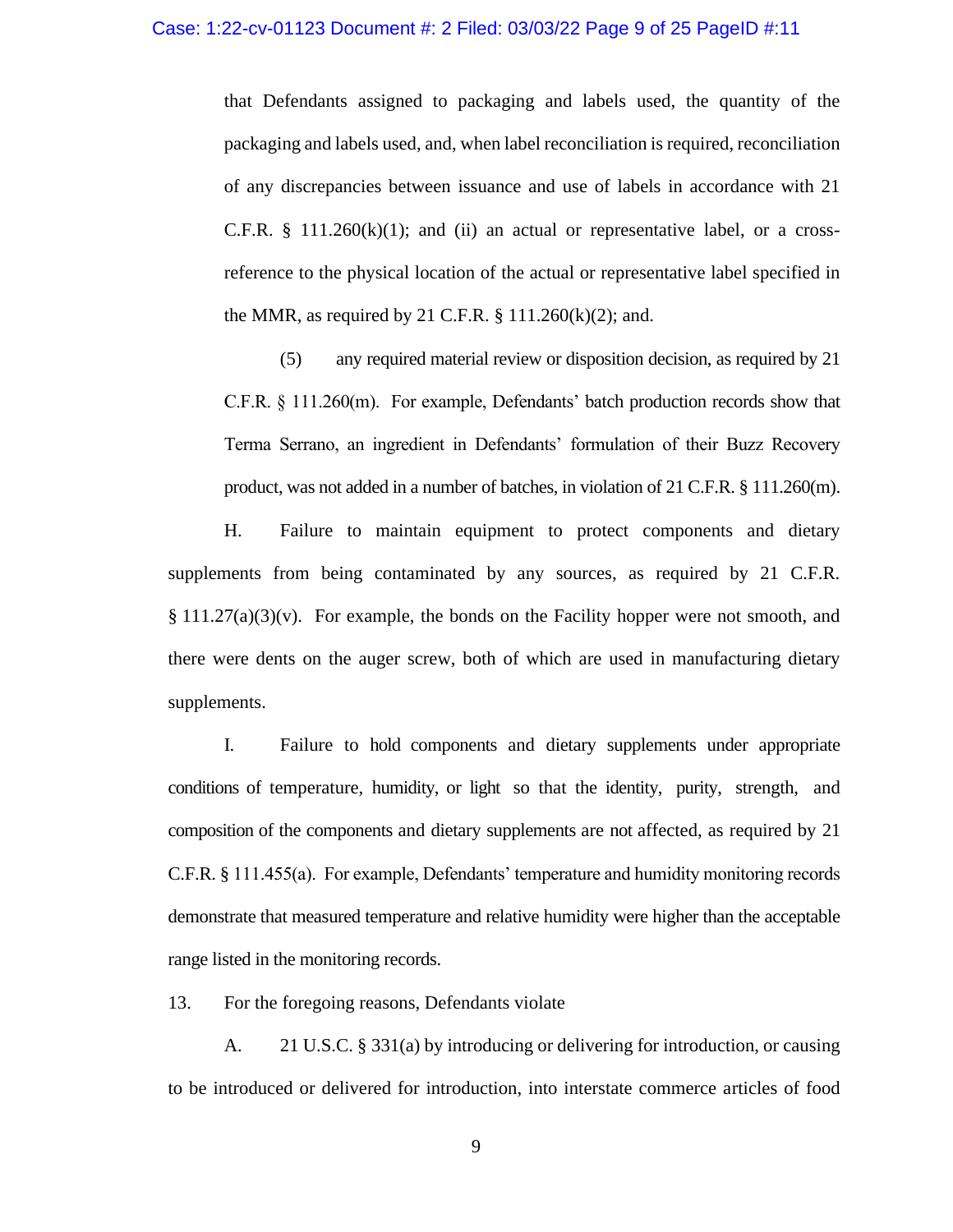(dietary supplements) that are adulterated within the meaning of 21 U.S.C. §  $342(g)(1)$  in that they have been prepared, packed, or held under conditions that do not meet the Dietary Supplement CGMP regulations, 21 C.F.R. Part 111.

B. 21 U.S.C. § 331(k) by causing articles of food (dietary supplements) that Defendants hold for sale after shipment of one or more of their components in interstate commerce to become adulterated within the meaning of 21 U.S.C. §  $342(g)(1)$ .

## **Defendants Distribute Misbranded Dietary Supplements**

14. Certain of Defendants' products are misbranded food (dietary supplements, as defined at 21 U.S.C. § 321(ff)), within the meaning of:

A. 21 U.S.C. § 343(f) because the product labels contain information in two languages but do not repeat all required information in both languages, as required by 21 C.F.R. § 101.15(c)(2). For example, the product labels for Defendants' Aloe Vera Juice, Buzz Recovery, Nopalina Flax Seed Fiber capsules, Nopalina Flax Seed Fiber powder (1 lb., Urinary Cleanse Tea, Slim Fiber Mix Moringa (1 lb.), and Slim Fiber Mix Garcinia (1 lb.) are misbranded because the nutrition labeling information, *i.e.*, the Supplement Facts label, and statement of identity are not repeated in Spanish, the foreign language used on the labels.

B. 21 U.S.C. § 343(i)(2) because the product labels fail to declare the common or usual name of each ingredient, as required by 21 C.F.R. §§ 101.4(h) and 101.36. For example, the product label for Defendants' Buzz Recovery declares the dietary ingredients carqueja and poleo mint instead of the Latin binomial or the standardized common names Baccharis trimera and European pennyroyal, respectively and canchalagua incayuyo and vira instead of the Latin binomial of the plant.

C. 21 U.S.C. §  $343(q)(1)(A)$  because the serving size declared on product labels is incorrect. Serving size for a dietary supplement is the maximum amount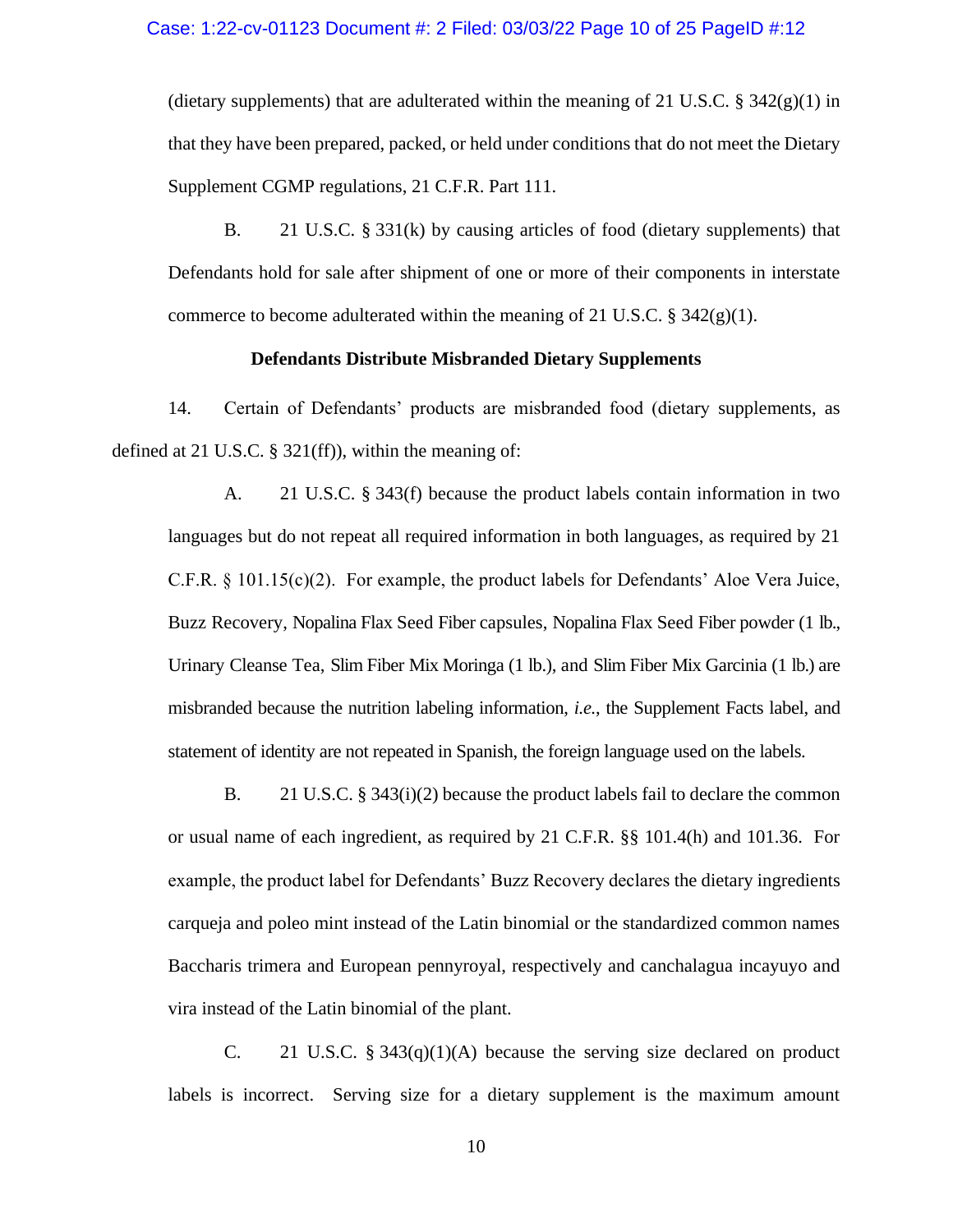## Case: 1:22-cv-01123 Document #: 2 Filed: 03/03/22 Page 11 of 25 PageID #:13

consumed per eating occasion as recommended on the product label. 21 C.F.R.  $\S 101.9(b)(1)$ ; 21 C.F.R.  $\S 101.12(b)$ , Table 2. The serving sizes declared on the product labels for Defendants' Aloe Vera Juice and Buzz Recovery, for example, do not comply with the requirements set forth in 21 C.F.R. § 101.9(b) and 21 C.F.R. § 101.12(b), Table 2. The directions of use for Aloe Vera Juice recommend the consumer drink two to four fluid ounces per day but the serving size incorrectly lists two fluid ounces instead of four; and the directions of use for Buzz Recovery recommend the consumer drink four to eight fluid ounces before and/or after a night of drinking, but the serving size incorrectly lists four fluid ounces instead of eight.

D. 21 U.S.C. § 343(q)(5)(F) because the presentation of the nutrition information on the product label does not comply with the requirements set forth in 21 C.F.R. § 101.36. For example:

(1) the product labels for Defendants' Slim Fiber Mix Moringa (1 lb.) and Slim Fiber Mix Garcinia (1 lb.) improperly declare 78% Daily Value for Omega-3 but no Daily Value has been established for this dietary ingredient;

(2) the product label for Defendants' Nopalina Flax Seed Fiber powder (1 lb.) declares a quantitative amount of zero for saturated fat and added sugars; the product labels for Defendants' Slim Fiber Mix Moringa (1 lb.) and Slim Fiber Mix Garcinia (1 lb.) declare a quantitative amount of zero for saturated fat, trans fat, and cholesterol; the product labels for Defendants' Nopalina Flax Seed Fiber capsules, Aloe Vera Gel, and Aloe Vera and Nopal each declare a quantitative amount of zero for total sugars and added sugars; and the product label for Aloe Vera Juice declares a quantitative amount of zero for total fat, protein, and sugars, but these "(b)(2)-nutrients" (nutrients identified within the meaning of 21 C.F.R.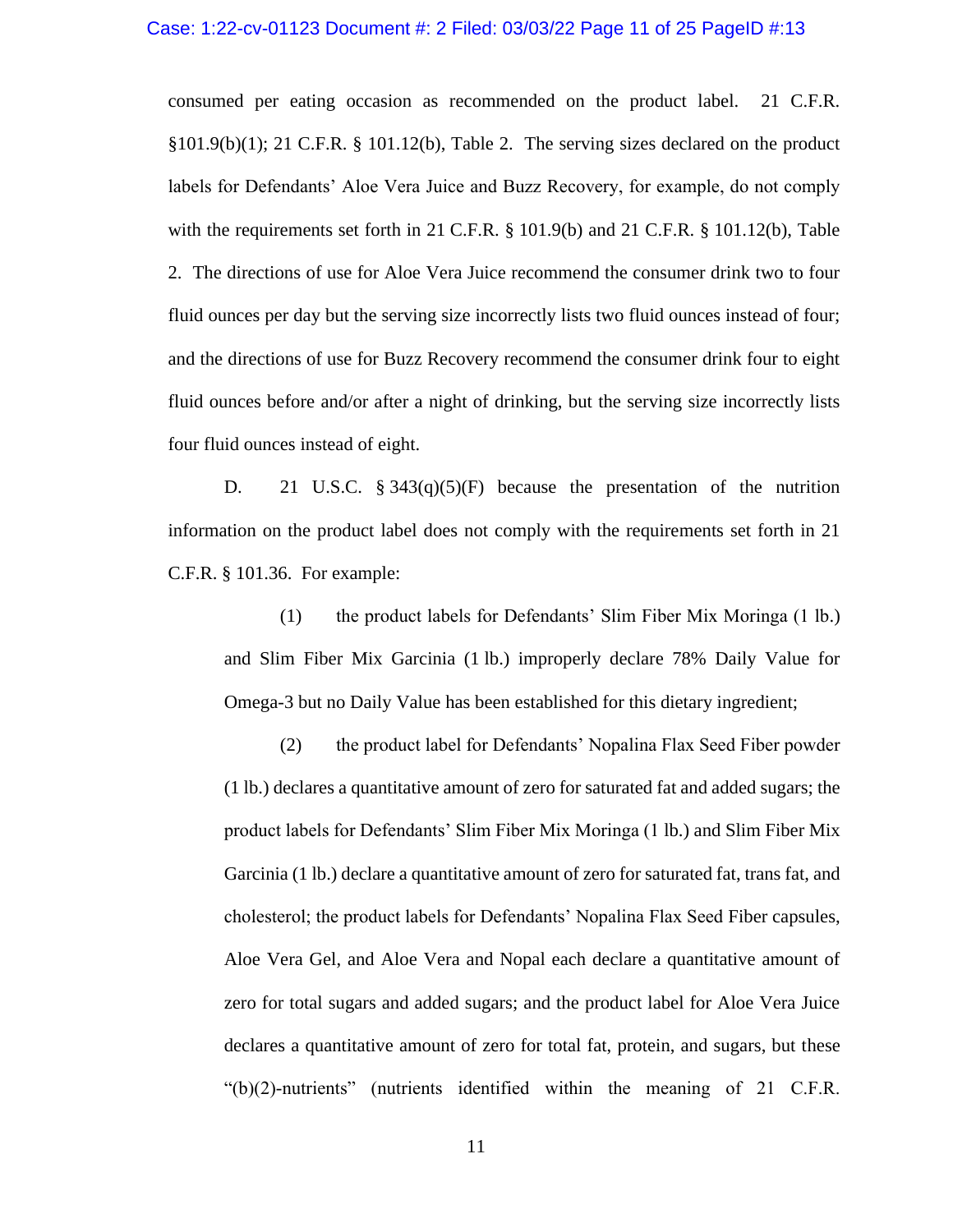§ 101.36(b)(2)) are not permitted to be declared if they are present in amounts that can be declared as zero in accordance with 21 C.F.R. § 101.9(c), as required by 21 C.F.R. § 101.36(b)(2).

(3) the product label for Defendants' Aloe Vera Juice declares 0% Daily Value for (b)(2)-dietary ingredients with established Daily Reference Values where the declared amount is greater than zero. For dietary ingredients for which Daily Reference Values have been established, "Less than 1%" or "<1%" must be used to declare the % Daily Value when the quantitative amount of the dietary ingredient by weight is great enough to require that the dietary ingredient be listed but the amount is so small that the % Daily Value when rounded to the nearest percent is zero, as required by 21 C.F.R.  $\S$  101.36(b)(2)(iii);

(4) the product label for Defendants' Buzz Recovery declares the dietary ingredients iron and grape juice concentrate but fails to list the quantitative amount by weight for each, as required by 21 C.F.R.  $\S$ § 101.36(b)(2)(ii) and  $101.36(b)(3)(ii)$ , respectively;

(5) the product labels for Defendants' Buzz Recovery and Aloe Vera Juice list sodium in the wrong order. The quantitative amount by weight per serving and percent of the daily value should be listed after iron on the Buzz Recovery label and after protein on the Aloe Vera Juice label, as required by 21 C.F.R.  $§ 101.36(b)(2)(i)(B); and$ 

(6) the product label for Defendants' Slim Fiber Mix Garcinia (1 lb.) lists an incorrect % Daily Value (DV) for dietary fiber. The %DV must be based on Reference Daily Intake or Daily Reference Values and expressed to the nearest whole percent, as required by 21 C.F.R.  $\S$  101.36(b)(2)(iii)(C).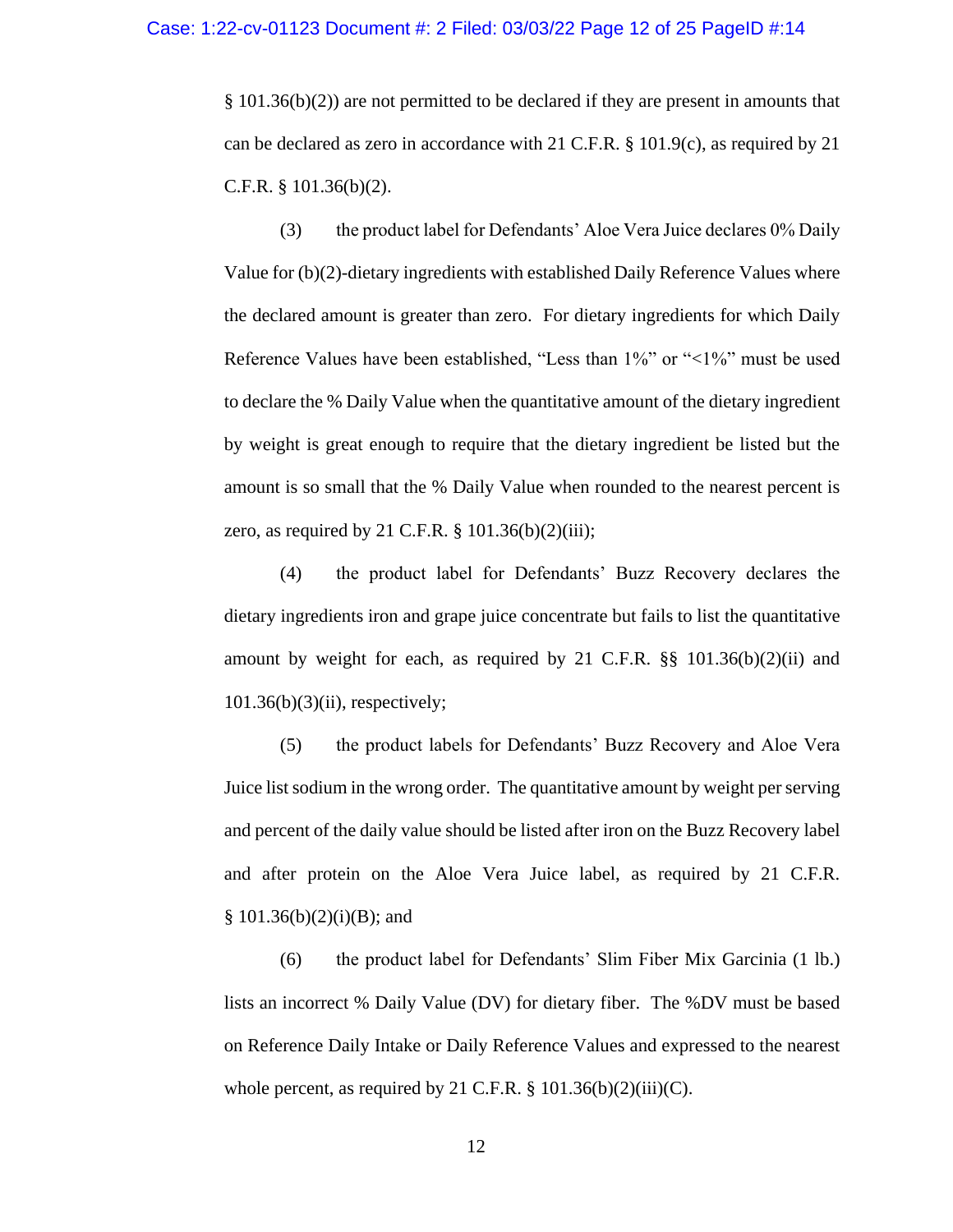E. 21 U.S.C. § 343(r)(1)(A) because the product labels bear nutrient content claims when the products do not meet the requirements for making such claims. For example, the product labels for Defendants' Slim Fiber Mix Moringa (1 lb.) and Slim Fiber Mix Garcinia (1 lb.) bear the claim "Excellent source of dietary fiber" but do not contain 20 percent or more of fiber to meet the definition of "excellent source," as required by 21 C.F.R. § 101.54(b) for making such "excellent source of" claims. Further, the product label for Defendants' Slim Fiber Mix Moringa (1 lb.) bears an "antioxidant" nutrient content claim when it does not meet the requirements of 21 C.F.R.  $\S$  101.54(g) for making such a claim because there is no established Reference Daily Intake for moringa, as required by 21 C.F.R. § 101.54(g)(1), and moringa has no recognized antioxidant activity, as required by 21 C.F.R. § 101.54(g)(2).

F. 21 U.S.C. § 343(s)(2)(C) because Defendants' product labels do not identify the part of the plant from which each botanical dietary ingredient contained in them is derived, as required by 21 C.F.R. § 101.4(h)(1). For example, the product label for Defendants' Urinary Cleanse Tea fails to include the part of the plant from which horsetail is derived; the product labels for Defendants' Nopalina Flax Seed Fiber capsules, Nopalina Flax Seed Fiber powder (1 lb.), Slim Fiber Mix Moringa (1 lb.), and Slim Fiber Mix Garcinia (1 lb.) fail to include the part of the plant from which psyllium is derived; the product label for Aloe Vera Juice fails to include the part of the plant from which aloe vera is derived; and the product label for Buzz Recovery fails to include the parts of the plant from which carqueja, poleo mint, thyme, chamomile, vira, canchalaugua, and blessed thistle are derived.

15. For the foregoing reasons, Defendants violate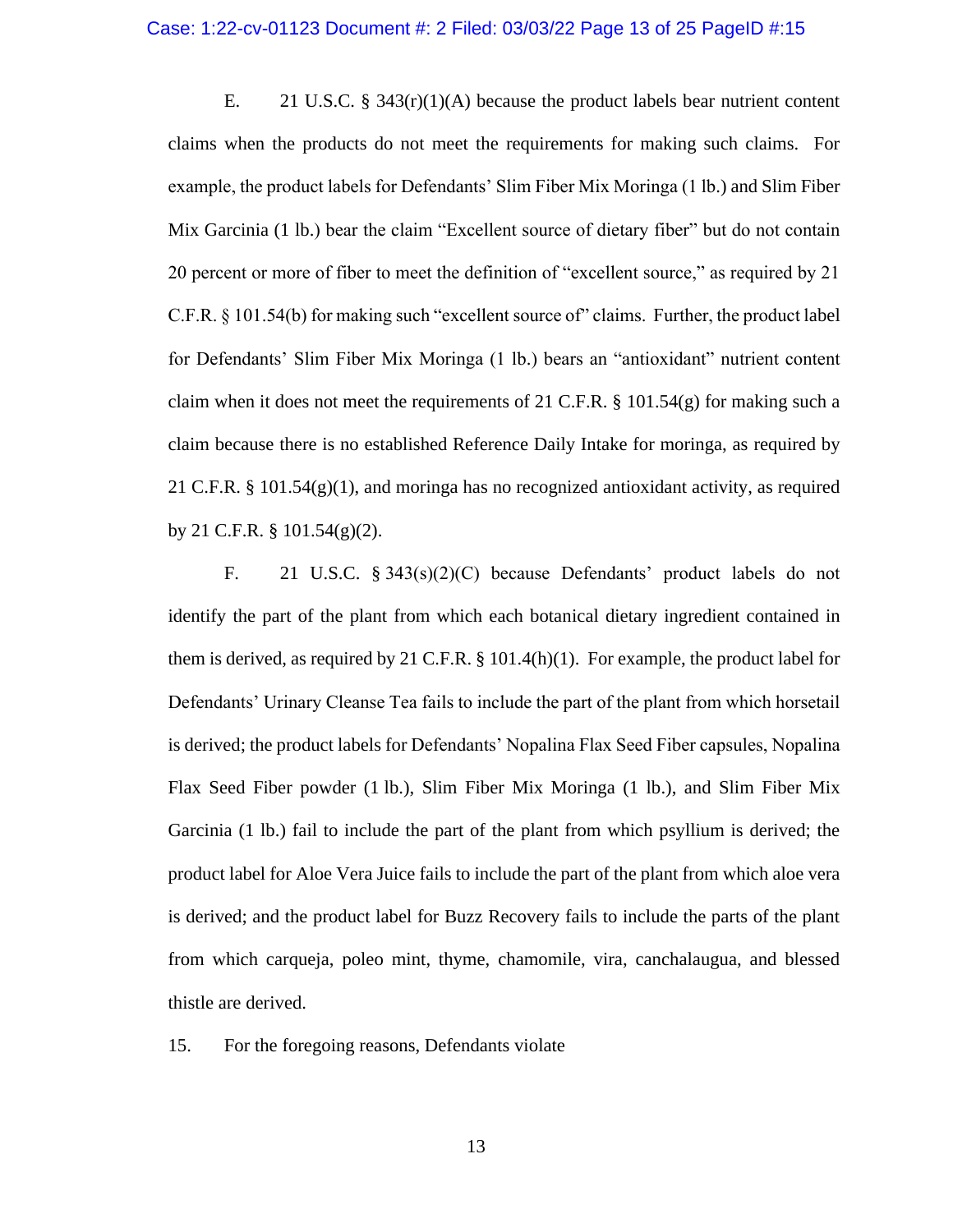### Case: 1:22-cv-01123 Document #: 2 Filed: 03/03/22 Page 14 of 25 PageID #:16

A. 21 U.S.C. § 331(a), by introducing or delivering for introduction, and/or causing to be introduced or delivered for introduction, into interstate commerce articles of food (dietary supplements as defined at 21 U.S.C. § 321(ff)) that are misbranded within the meaning of 21 U.S.C. §§ 343(f), (i)(2), (q)(1)(A), (q)(5)(F), (r)(1)(A), and/or (s)(2)(C).

B. 21 U.S.C. § 331(k), by causing articles of food (dietary supplements, as defined at 21 U.S.C. § 321(ff)) that Defendants hold for sale after shipment of one or more of their components in interstate commerce to become misbranded within the meaning of 21 U.S.C. §§ 343(f), (i)(2), (q)(1)(A), (q)(5)(F), (r)(1)(A), and/or (s)(2)(C).

### *Defendants Distribute Unapproved New Drugs*

16. Under the Act, a product is a drug if, among other things, it is "intended for use in the diagnosis, cure, mitigation, treatment, or prevention of disease." 21 U.S.C.  $\S 321(g)(1)(B)$ . The intended use of a product may be determined from any relevant source, including product labeling and the circumstances surrounding the distribution of the article.21 C.F.R. § 201.128.

17. Because a product's intended use determines whether it is a drug, a product that falls within the Act's dietary supplement definition may also meet the Act's drug definition if it is intended for use in the diagnosis, cure, mitigation, treatment, or prevention of disease. *See*  21 U.S.C. § 321(ff).

18. The Act defines "label" as, among other things, "a display of written, printed, or graphic matter upon the immediate container of any article," 21 U.S.C. § 321(k); and "labeling" as "all labels and other written, printed, or graphic matter (1) upon any article or any of its containers or wrappers, or (2) accompanying such article," 21 U.S.C. § 321(m). The labeling includes anything that explains the uses of the drug, whether or not it is physically attached to the product itself. *See Kordel v. United States,* 335 U.S. 350 (1948).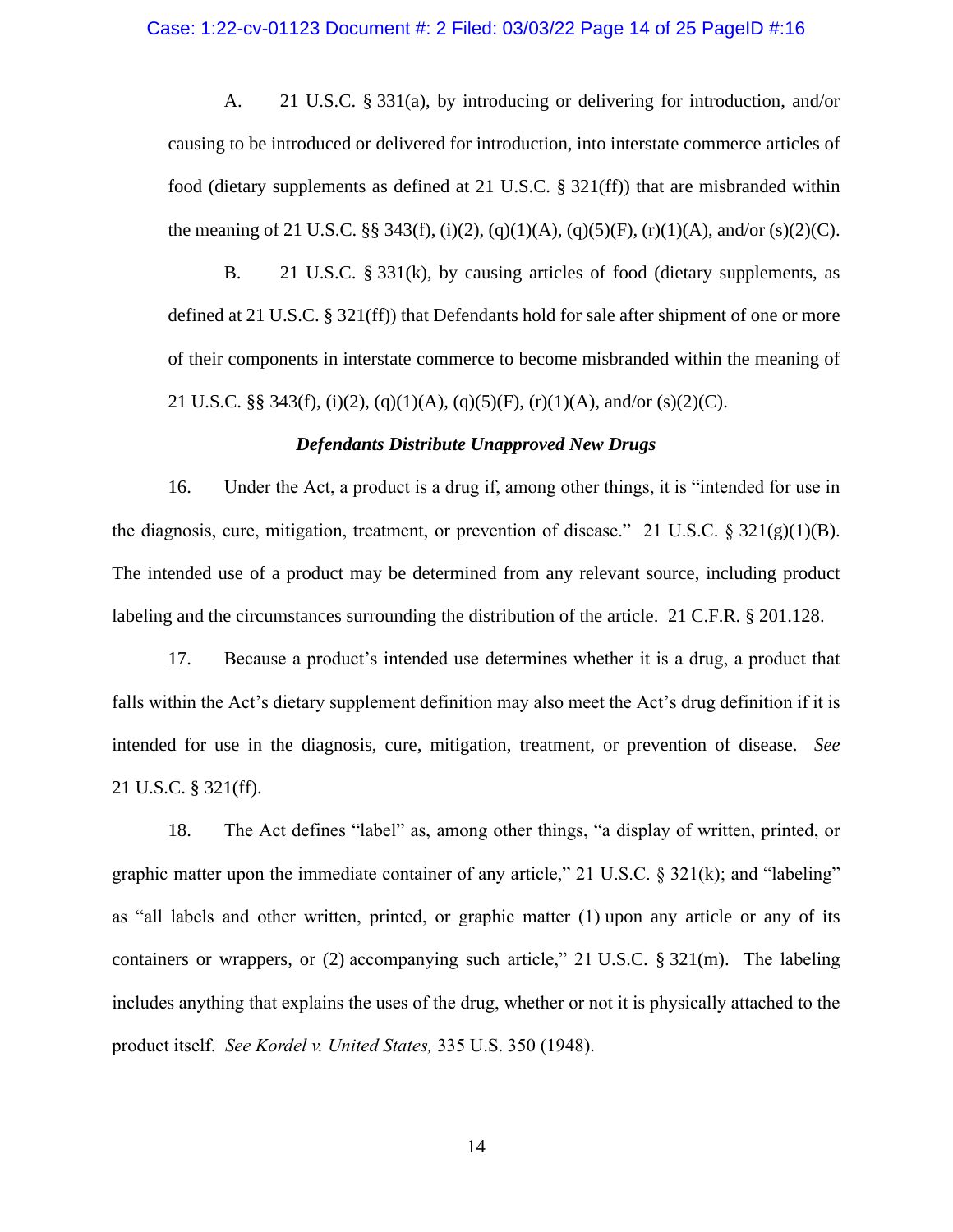### Case: 1:22-cv-01123 Document #: 2 Filed: 03/03/22 Page 15 of 25 PageID #:17

19. Defendants cause certain of their products to be drugs under the Act because they make claims establishing that the products are intended to cure, mitigate, treat, or prevent diseases ("disease claims"). The intended uses in Defendants' labeling include the following product(s) and disease claim(s) observed on the product labels and/or the Defendants' website, https://www.nopalinaonline.com:

- A. Aloe Vera Gel: "useful treating Type II diabetes";
- B. Aloe Vera Juice: "Antiviral";
- C. Aloe Vera Nopal Juice: "Used for: . . . Ulcers and Gastritis";

D. Blood Purifier Tea: "Used for . . . skin infections"; "constipation"; "improve blood circulation";

- E. Buzz Recovery: "Psoriasis";
- F. Collagen C: "osteoporosis";
- G. Golden Milk: "anti-inflammatory . . . and antiseptic properties";
- H. Liver Detox Tea: "alcoholism . . . gallbladder pain";
- I. Moringa Capsules: "Anti-inflammatory support";

J. Nopalina Flax Seed Fiber capsules: "can help reduce levels of cholesterol . . . , which reduces the risk of cardiovascular disease";

- K. Nopalina Flax Seed Fiber powder: "can help reduce levels of cholesterol . . ., which reduces the risk of cardiovascular disease";
	- L. Obesy-Tea: "High Cholesterol";

M. Slim Fiber Mix Moringa (2 lb.) and Slim Fiber Mix Garcinia (2 lb.): "lower risk of heart disease and some cancers";

N. Urcran Cranberry: "Helps with Urinary tract infections . . . kidney stones"; and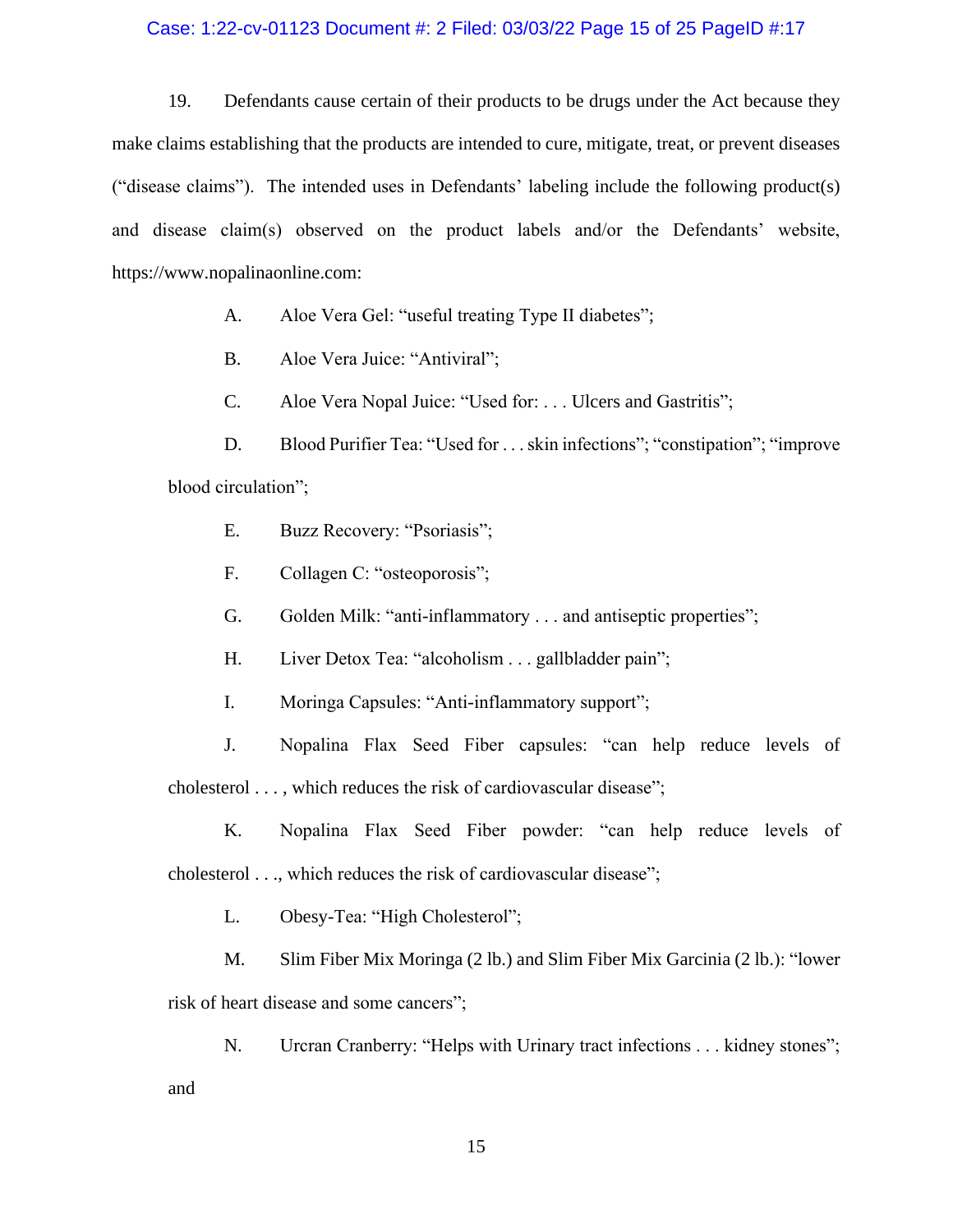### Case: 1:22-cv-01123 Document #: 2 Filed: 03/03/22 Page 16 of 25 PageID #:18

O. Urinary Cleanse Tea: "urinary tract infections, stones (calculations)"; "High blood pressure."

20. The claims set forth in paragraph 19 above are disease claims and demonstrate that the products are intended to cure, mitigate, treat, and/or prevent disease; therefore, these products are drugs within the meaning of the Act, 21 U.S.C.  $\S 321(g)(1)(B)$ .

21. Under the Act, a drug is a "new drug" if its "composition . . . is such that such drug is not generally recognized, among experts qualified by scientific training and experience to evaluate the safety and effectiveness of drugs, as safe and effective for use under the conditions prescribed, recommended, or suggested in the labeling thereof." 21 U.S.C. § 321(p)(1). For a product to be "generally recognized as safe and effective" (GRAS/E), three conditions must be satisfied. First, there must be substantial evidence of its effectiveness. The Act defines "substantial evidence" as "evidence consisting of adequate and well-controlled investigations, including clinical investigations . . . on the basis of which it could fairly and responsibly be concluded by . . . [qualified] experts that the drug will have the effect it purports or is represented to have . . . ." 21 U.S.C. § 355(d). Second, the investigations must be published in the scientific literature so that they are made generally available to the community of qualified experts and thereby subject to peer evaluation, criticism, and review. *See Weinberger v. Bentex Pharms., Inc.*, 412 U.S. 645, 652 (1973). Third, there must be a consensus among the experts, based on those published investigations, that the product is safe and effective under the conditions prescribed, recommended, or suggested in its labeling. *Id.*

22. Defendants' drugs listed in paragraph 19 lack substantial evidence of safety and effectiveness. There are no published, adequate, and well-controlled investigations to show that they are GRAS/E for their labeled indications and, therefore, qualified experts cannot come to a consensus opinion concerning the safety and effectiveness of these products.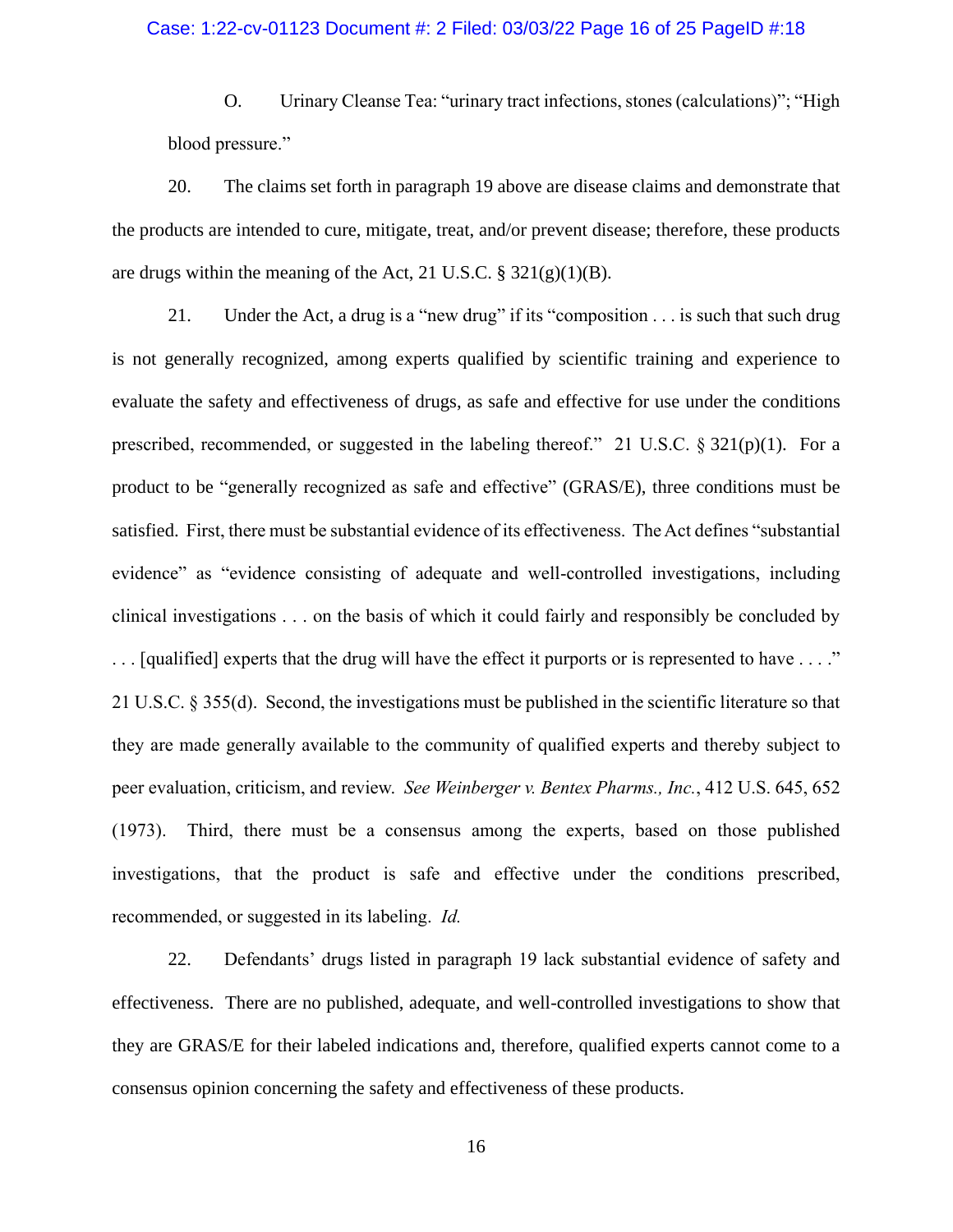### Case: 1:22-cv-01123 Document #: 2 Filed: 03/03/22 Page 17 of 25 PageID #:19

23. Because Defendants' drugs listed in paragraph 19 are not GRAS/E, they are new drugs.

24. It is a violation of the Act to introduce or deliver for introduction, or cause to be introduced or delivered for introduction, into interstate commerce a "new drug" that is neither approved by FDA nor exempt from approval. 21 U.S.C. § 331(d). Specifically, a "new drug" may not be introduced or delivered for introduction, or caused to be introduced or delivered for introduction, into interstate commerce unless FDA has approved a new drug application or an abbreviated new drug application with respect to such drug, or such drug is exempt from approval under an investigational new drug application. 21 U.S.C. §§ 331(d) and 355(a), (b), (i), and (j).

25. FDA searched its records and none of Defendants' drugs listed in paragraph 19 above are the subject of an FDA-approved new drug application, abbreviated new drug application, or investigational new drug application. Therefore, Defendants' products are unapproved new drugs within the meaning of the Act, 21 U.S.C. § 355(a).

26. Defendants violate 21 U.S.C. § 331(d) by introducing or delivering for introduction, or causing to be introduced or delivered for introduction, into interstate commerce unapproved new drugs.

#### *Defendants Distribute Misbranded Drugs*

27. Under the Act, a drug is deemed to be misbranded if its labeling does not bear "adequate directions for use," 21 U.S.C.  $\S 352(f)(1)$ , and it is not exempt from that requirement. *See* 21 C.F.R. §§ 201.100-125, 201.129 (establishing exemptions from the adequate directions for use requirement in 21 U.S.C.  $\S 352(f)(1)$ . Adequate directions for use "means directions under which the layman can use a drug safely and for the purposes for which it is intended." 21 C.F.R. § 201.5.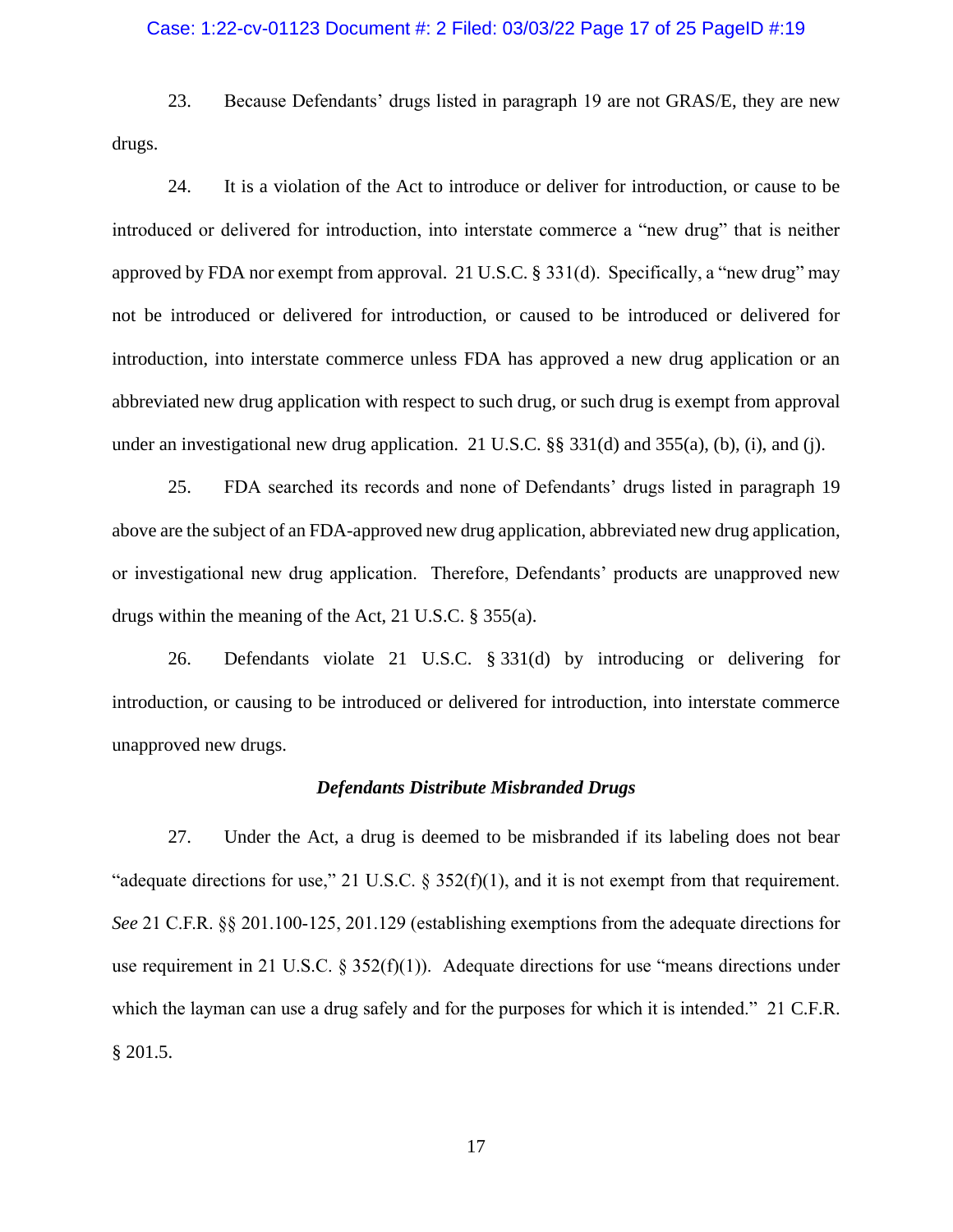### Case: 1:22-cv-01123 Document #: 2 Filed: 03/03/22 Page 18 of 25 PageID #:20

28. Certain of Defendants' drugs are misbranded within the meaning of 21 U.S.C. § 352(f)(1) because they fail to bear adequate directions for use and the drugs do not fall within a regulatory exemption from that requirement.

29. Under the Act, a prescription drug is defined as "[a] drug intended for use by man which because of its toxicity or other potentiality for harmful effect, or the method of its use, or the collateral measures necessary to its use, is not safe for use except under the supervision of a practitioner licensed by law to administer such drug." 21 U.S.C. § 353(b)(1)(A). By definition, a drug that is also a prescription drug cannot have adequate instructions for lay use. Many of Defendants' drugs are prescription drugs for which, by definition, adequate directions for lay use cannot be written.

30. In addition, adequate directions for use of these drugs, whether or not prescription drugs, cannot be written because such directions — including indications, contraindications, dosages, routes of administration, warnings, side effects, and necessary collateral measures — are necessarily premised on animal and clinical data derived from extensive, scientifically controlled testing. *United States v. Undetermined Quantities of Articles of Drug . . . Street Drug Alt.*, 145 F. Supp. 2d 692, 701–702 (D. Md. 2001) (in the absence of investigations or clinical data demonstrating the safety and efficacy of the drugs there can be no adequate instruction for their safe use); *United States v. Miami Serpentarium Labs.*, [1981-1982 Transfer Binder] Food Drug Cosm. L. Rep. (CCH) ¶ 38,164 at 38,931 (S.D. Fla. 1982) ("Without such test data, [a] drug cannot be labeled for any use and, *a fortiori*, lacks adequate directions for use."). Because there are no well-controlled clinical test data for Defendants' drugs, adequate directions under which a layperson can safety use these drugs cannot be written.

31. Because these drugs are neither approved nor the subject of an effective investigational new drug application, as described above, they cannot qualify for an exemption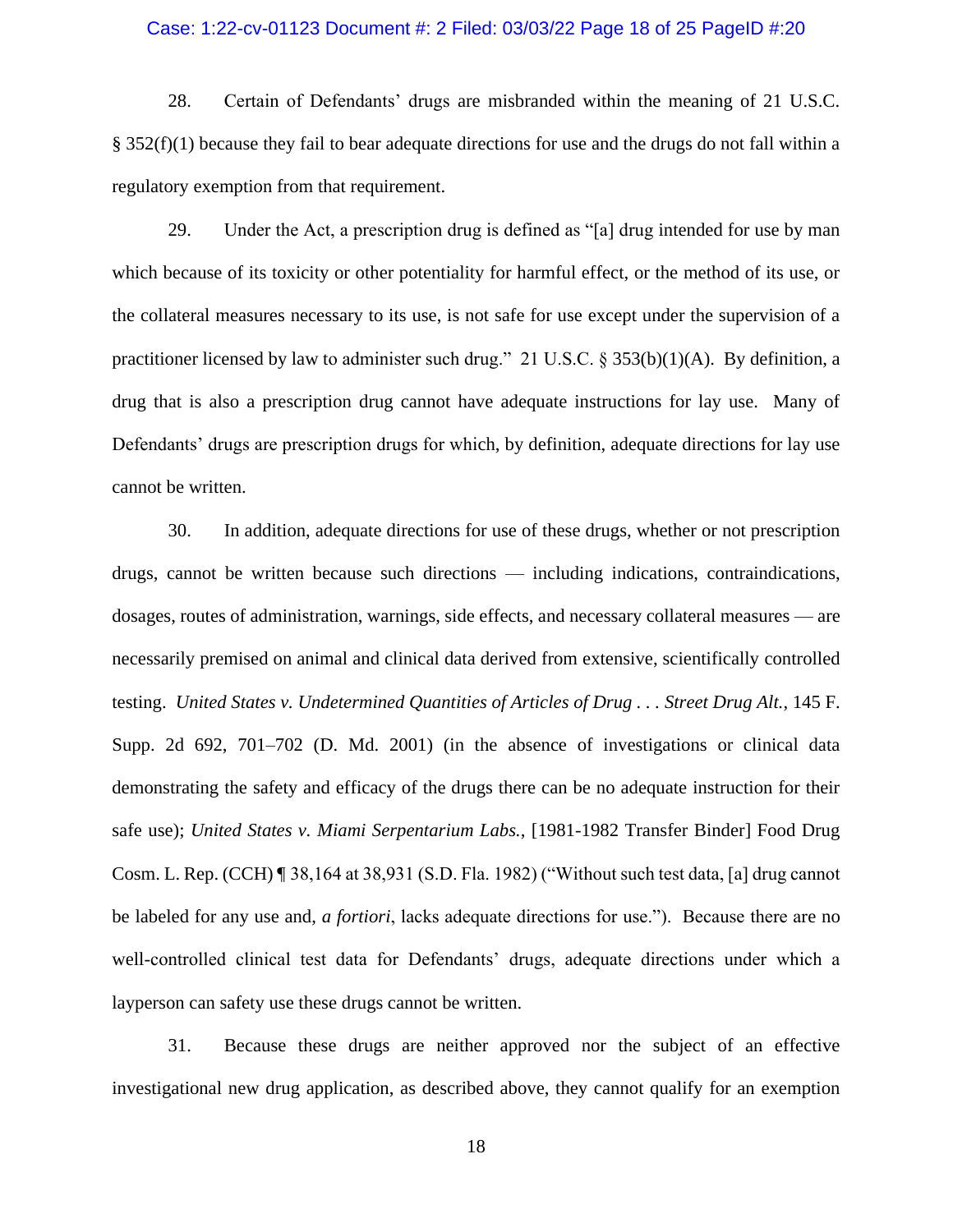## Case: 1:22-cv-01123 Document #: 2 Filed: 03/03/22 Page 19 of 25 PageID #:21

from the requirement for adequate directions for use. 21 C.F.R. §§ 201.100(c)(2), 201.115. Thus, those drugs are misbranded under 21 U.S.C. § 352(f)(1).

32. Defendants violate 21 U.S.C. § 331(a) by introducing or delivering for introduction, or causing to be introduced or delivered for introduction, into interstate commerce articles of misbranded drugs.

33. Defendants violate 21 U.S.C. § 331(k) by causing their drugs to become misbranded while they are held for sale after shipment of one or more of their components in interstate commerce.

#### **Defendants' History of Violative Conduct**

34. Defendants have a history of noncompliance and are aware that their practices violate the Act. FDA has repeatedly warned Defendants about their violative conduct and that continued violations could lead to enforcement action, including an injunction.

35. At the close of the 2021 inspection, the FDA investigators issued an FDA Form 483 listing 20 Inspectional Observations and discussed the observed deviations with Defendants Monfort and Giral. Despite promises to respond in writing to the Inspectional Observations, Defendants have not done so.

36. At the close of an inspection at Defendants' prior manufacturing facility conducted from May to July 2015 (the "2015 inspection"), the FDA investigator issued an FDA Form 483 listing 11 Inspectional Observations and discussed the observed deviations with a representative of Defendant Salud Natural. FDA subsequently received a partial response to the FDA Form 483 that did not adequately address the identified violations.

37. Because of the seriousness of the Dietary Supplement CGMP, product labeling, and unapproved new drug violations identified during the 2015 inspection, on April 8, 2016, FDA issued a Warning Letter to Defendants Oliva and Salud Natural informing them that their products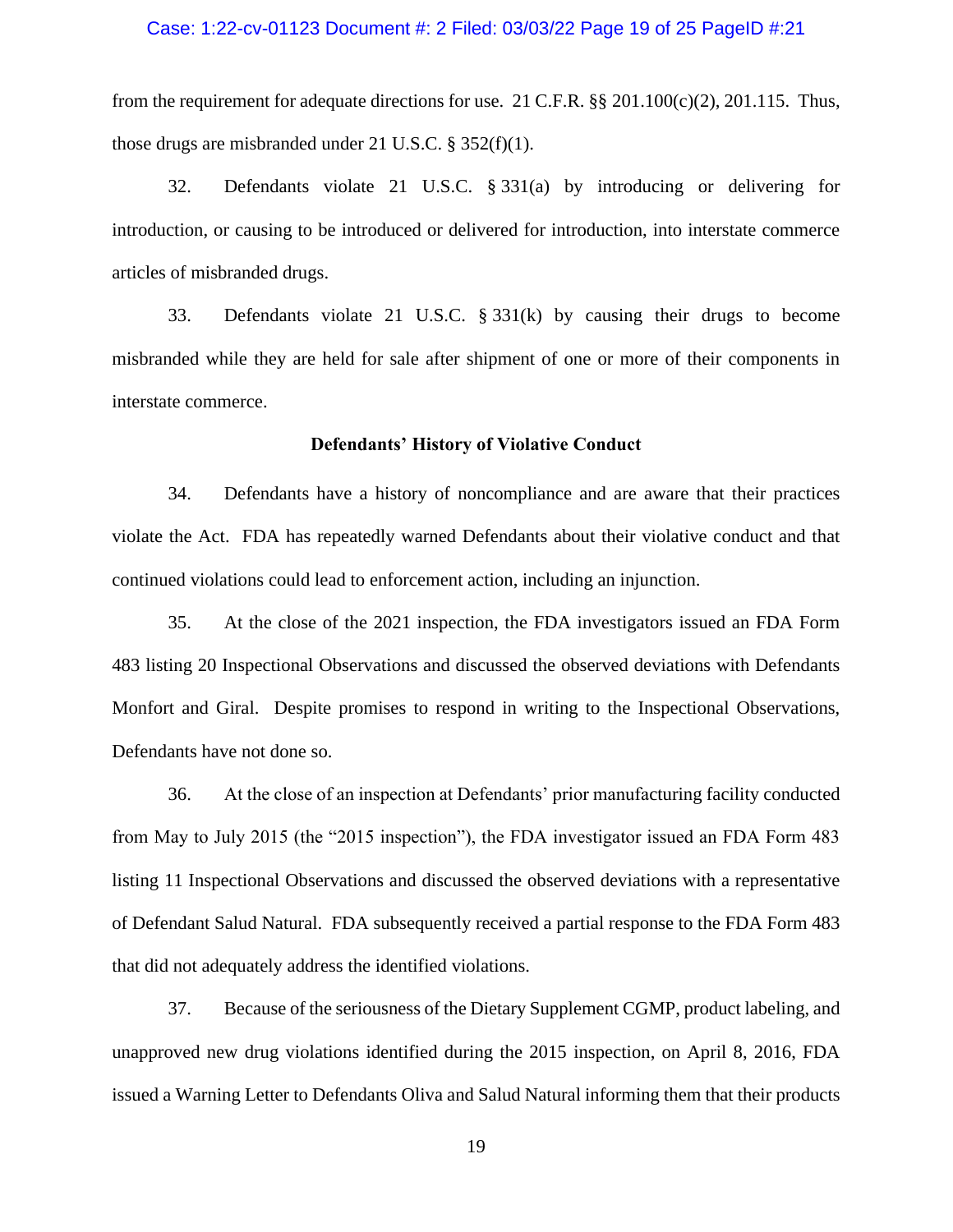### Case: 1:22-cv-01123 Document #: 2 Filed: 03/03/22 Page 20 of 25 PageID #:22

were adulterated and misbranded dietary supplements, unapproved new drugs, and misbranded drugs, the introduction of which into interstate commerce is prohibited by the Act. The Warning Letter addressed:

A. Dietary Supplement CGMP deviations that were the same as or similar to the observations made during FDA's 2021 inspection, including failure to establish and follow written procedures for the responsibilities of the quality control operations; failure to identity test each batch of ingredient prior to manufacturing; failure to prepare and follow a written master manufacturing record for each unique formulation and batch size; failure to include complete information relating to the production and control of each batch; and failure to maintain equipment to protect components and dietary supplements from being contaminated;

B. Product labels that failed to comply with the labeling requirements for dietary supplements, including violations that were the same as ones identified during the 2021 inspection, and

C. Labeling that established that Defendants were manufacturing and distributing unapproved new drugs, including the same products with the same disease claims set forth in paragraph 19. A-D and I-O above that were identified during the 2021 inspection.

38. Defendants promised to take corrective action following the 2015 inspection and Warning Letter but failed to do so.

39. At the close of an inspection conducted from July 31 to August 28, 2018 (the "2018 inspection") at Defendants' current Facility, the FDA investigator issued an FDA Form 483 listing four Inspectional Observations and discussed the observed deviations with Defendants Oliva, Monfort, and Giral. The identified violations included similar observations made during FDA's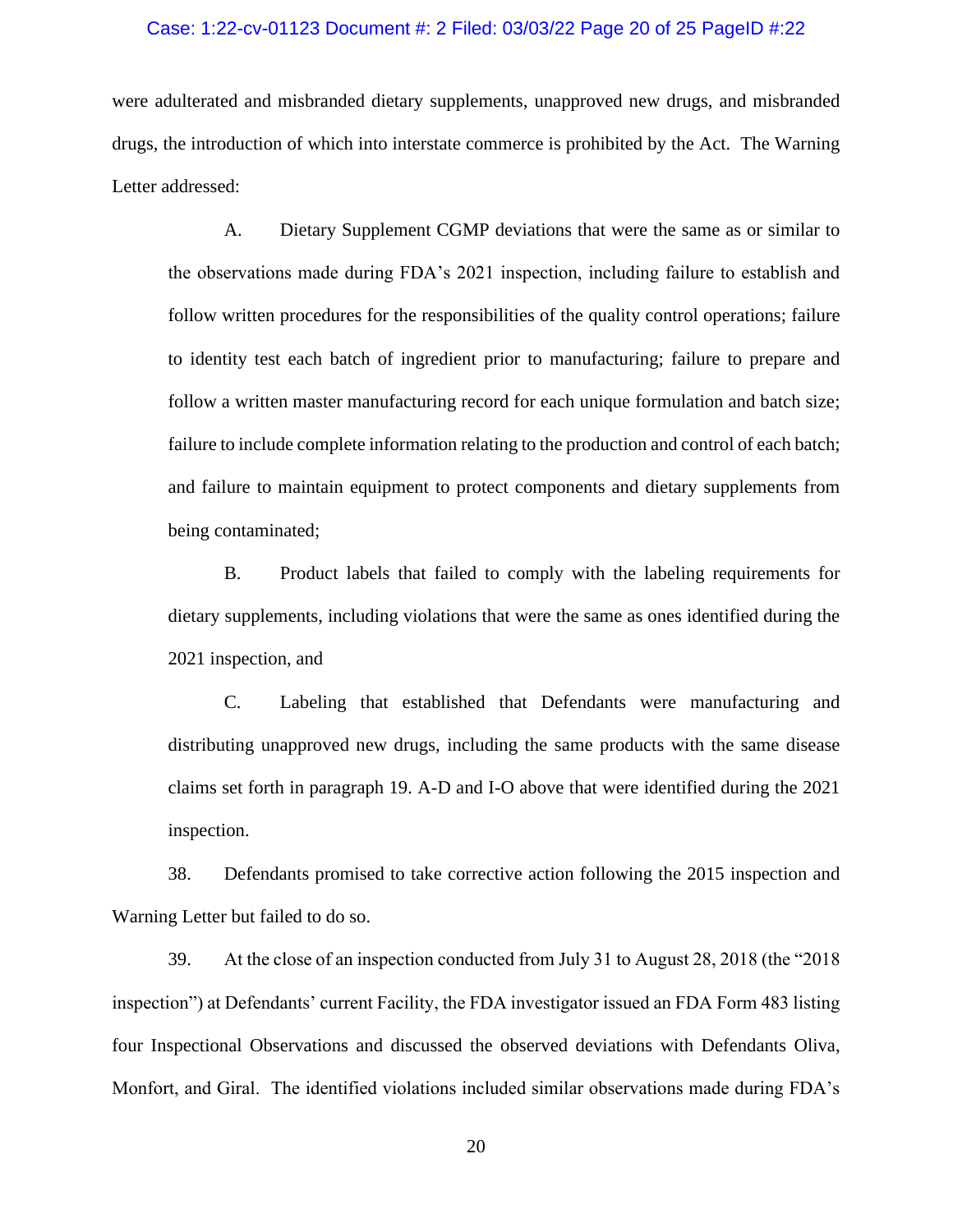#### Case: 1:22-cv-01123 Document #: 2 Filed: 03/03/22 Page 21 of 25 PageID #:23

2021 inspection, *i.e.*, failure to test for identity verification of dietary ingredients prior to use; and failure to establish product specifications for the identity, purity, strength, and composition of the finished dietary supplements. The inspection also identified labeling that continued to make disease claims.

40. On November 19, 2018, after Defendants failed to respond to the FDA Form 483, FDA held a regulatory meeting with Defendants Oliva and Monfort in an effort to assist Defendants in coming into compliance with the Dietary Supplement CGMP and labeling requirements of the Act and its implementing regulations. During the meeting, Defendant Oliva stated that new labels were being designed and promised to send them to FDA when completed. Defendant Monfort stated that all labels containing disease claims would be removed from Salud Natural's website. Defendants Oliva and Monfort were informed that future noncompliance could lead to enforcement action, including an injunction. Despite their promises, Defendants did not submit any corrective action documentation in response to the Inspectional Observations or regulatory meeting.

41. At the close of an inspection conducted from August 20, 1019 and January 22, 2020 (the "2020 inspection") at Defendants' current Facility, the FDA investigator issued an FDA Form 483 listing 28 Inspectional Observations and discussed the observed deviations with Defendants Monfort and Giral. The identified violations included similar observations made during FDA's 2021 inspection, such as failure to reject a component or dietary supplement when an established specification is not met; failure to establish and follow written procedures for the responsibilities of quality control operations; failure to prepare and follow a written master manufacturing record for each dietary supplement; failure to create batch production records to include all required information; failure to maintain equipment to protect components and dietary supplements from being contaminated; and failure to hold components and dietary supplements under appropriate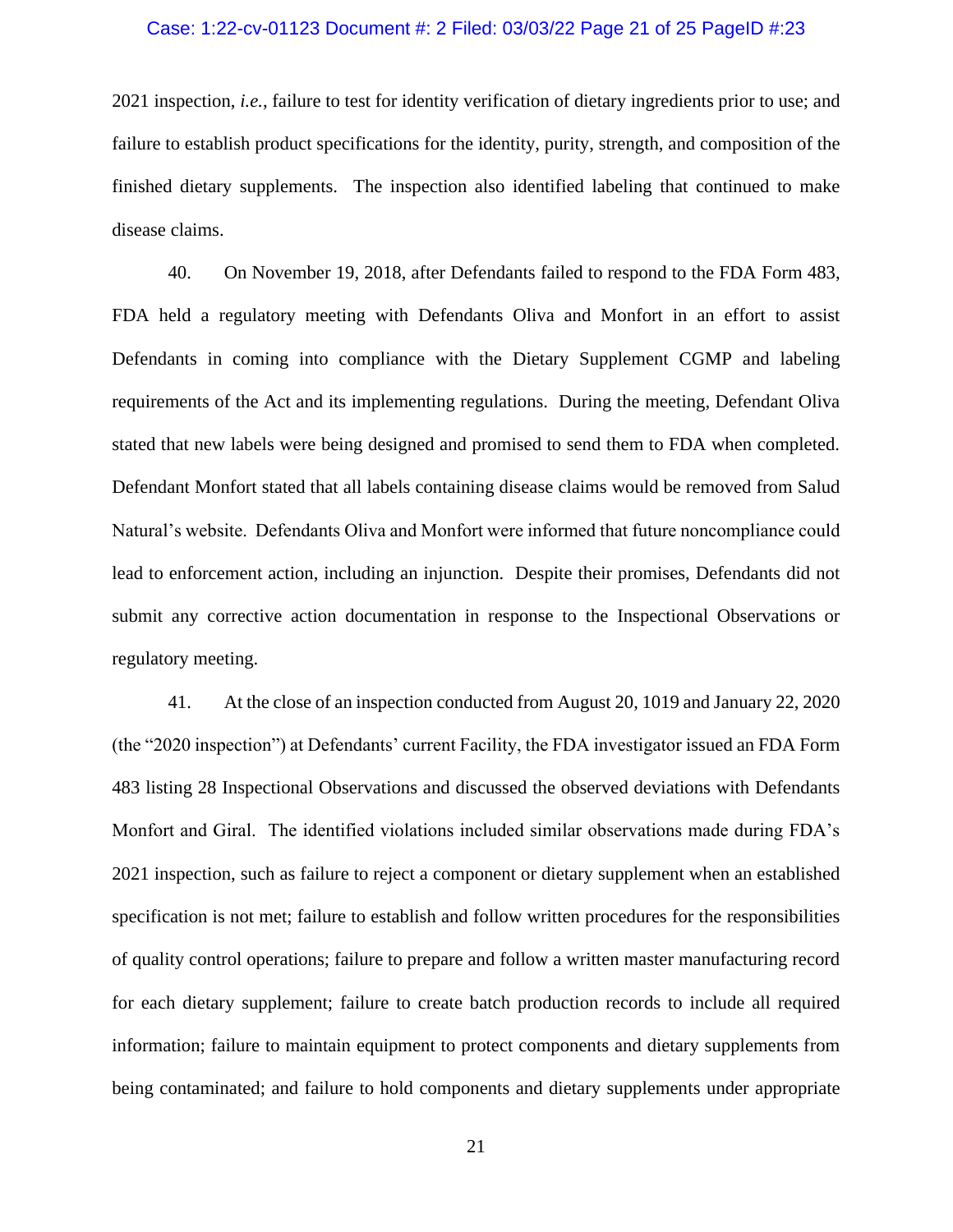### Case: 1:22-cv-01123 Document #: 2 Filed: 03/03/22 Page 22 of 25 PageID #:24

conditions of temperature, humidity, or lights. The inspection also identified labeling that did not comply with dietary supplement labeling requirements and labeling that continued to make disease claims. On February 14 and 24, 2020, following the close of the inspection, Defendant Giral in two emails provided perfunctory and incomplete responses to two of the 28 Inspectional Observations and promised to send more information. Despite these promises, FDA has not received from Defendants any further response to the 2020 FDA Form 483.

42. As noted above, a number of the violations identified during the 2021 inspection had been identified during the 2015, 2018, and 2020 inspections.

43. Defendants have not followed through on their repeated written and oral promises to correct their Dietary Supplement CGMP deficiencies and labeling violations, including promises made in discussions with FDA investigators during the 2015, 2018, 2020, and 2021 inspections, and at the 2018 regulatory meeting. Nor have Defendants submitted any corrective action plan addressing how to prevent violations from recurring. And they have used tainted ingredients in their products and resisted recall, as evidenced by the example involving *Salmonella* set forth in paragraph 12.C. above.

44. Based on the foregoing, despite repeated notifications, Defendants remain unable or unwilling to comply with the Act. Plaintiff believes that, unless restrained by this court, Defendants will continue to violate the Act in the manner set forth above.

WHEREFORE, Plaintiff respectfully requests that the court:

I. Permanently restrain and enjoin, under 21 U.S.C. §332(a), and the inherent equitable authority of the court, Defendants, and each and all of their directors, officers, agents, representatives, employees, attorneys, successors, and assigns, and any and all persons in active concert or participation with any of them, from directly or indirectly doing or causing to be done any of the following acts: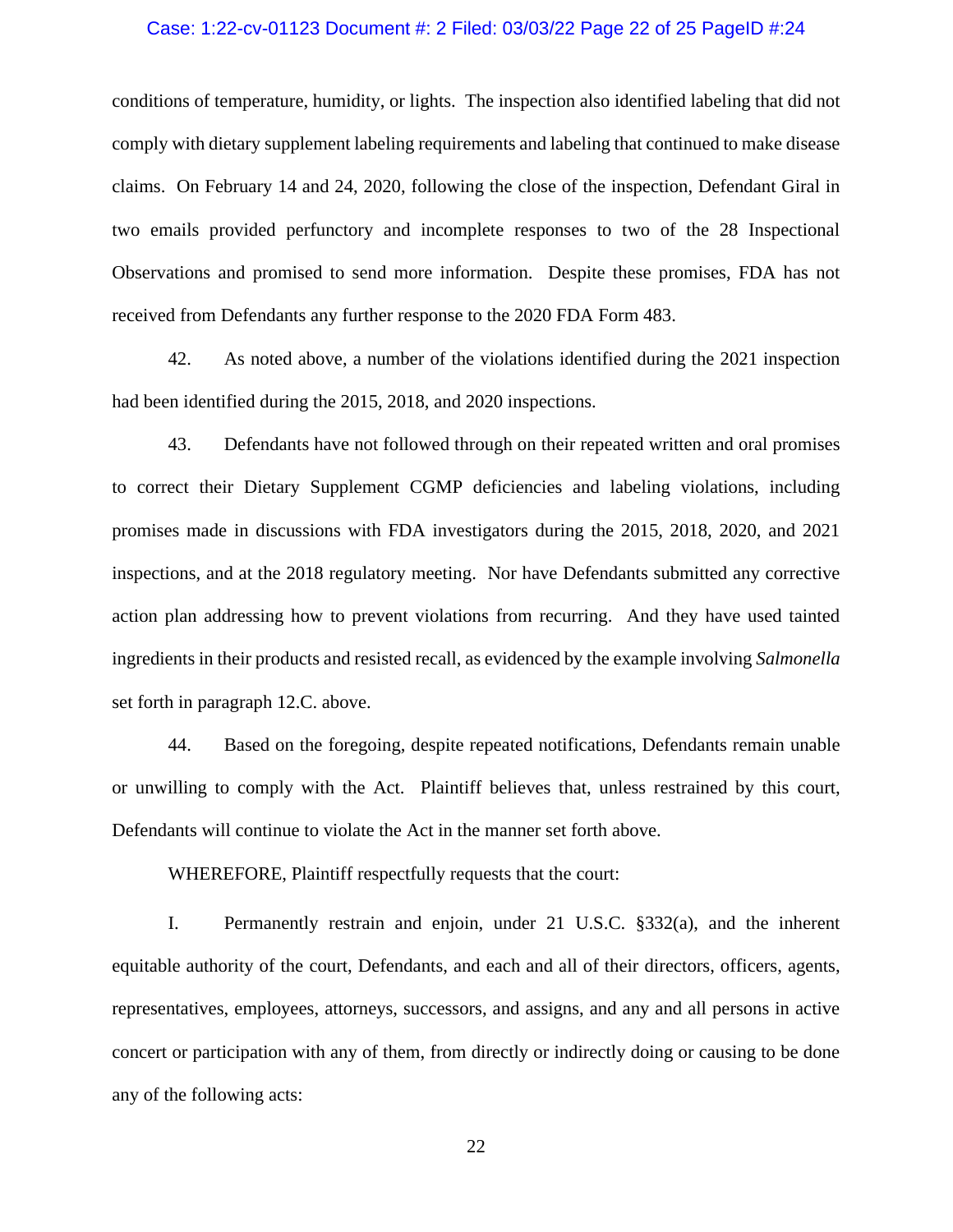### Case: 1:22-cv-01123 Document #: 2 Filed: 03/03/22 Page 23 of 25 PageID #:25

A. Violating 21 U.S.C. § 331(a) by introducing or delivering for introduction, and/or causing to be introduced or delivered for introduction, into interstate commerce articles of food (dietary supplements, as defined at 21 U.S.C. § 321(ff)), that are adulterated under 21 U.S.C.  $\S$  342(g)(1), and/or misbranded under 21 U.S.C.  $\S$  343;

B. Violating 21 U.S.C. § 331(k) by causing articles of food (dietary supplements, as defined at 21 U.S.C. § 321(ff)), that Defendants hold for sale after shipment of one or more of their components in interstate commerce to become adulterated under 21 U.S.C.  $\S$  342(g)(1) and/or misbranded under 21 U.S.C.  $\S$  343;

C. Violating 21 U.S.C. § 331(d) by introducing or delivering for introduction, and/or causing to be introduced or delivered for introduction, into interstate commerce new drugs, as defined in 21 U.S.C. § 321(p), that are neither approved pursuant to 21 U.S.C. § 355 nor exempt from approval;

D. Violating 21 U.S.C. § 331(a) by introducing or delivering for introduction, and/or causing to be introduced or delivered, into interstate commerce drugs that are misbranded under 21 U.S.C. § 352(f)(1); and

E. Violating 21 U.S.C. § 331(k) by causing drugs that Defendants hold for sale after shipment of one or more of their components in interstate commerce to become misbranded under 21 U.S.C. § 352(f)(1).

II. Permanently restrain and enjoin, under 21 U.S.C. § 332(a), Defendants, and each and all of their directors, officers, agents, representatives, employees, attorneys, successors, assigns, and any and all persons in active concert or participation with any of them, from

A. manufacturing, preparing, processing, packing, labeling, holding, and distributing food (dietary supplements, as defined at 21 U.S.C. § 321(ff)) at or from the Facility, or at or from any other location(s) at which Defendants manufacture, prepare, process, pack, label, hold, and/or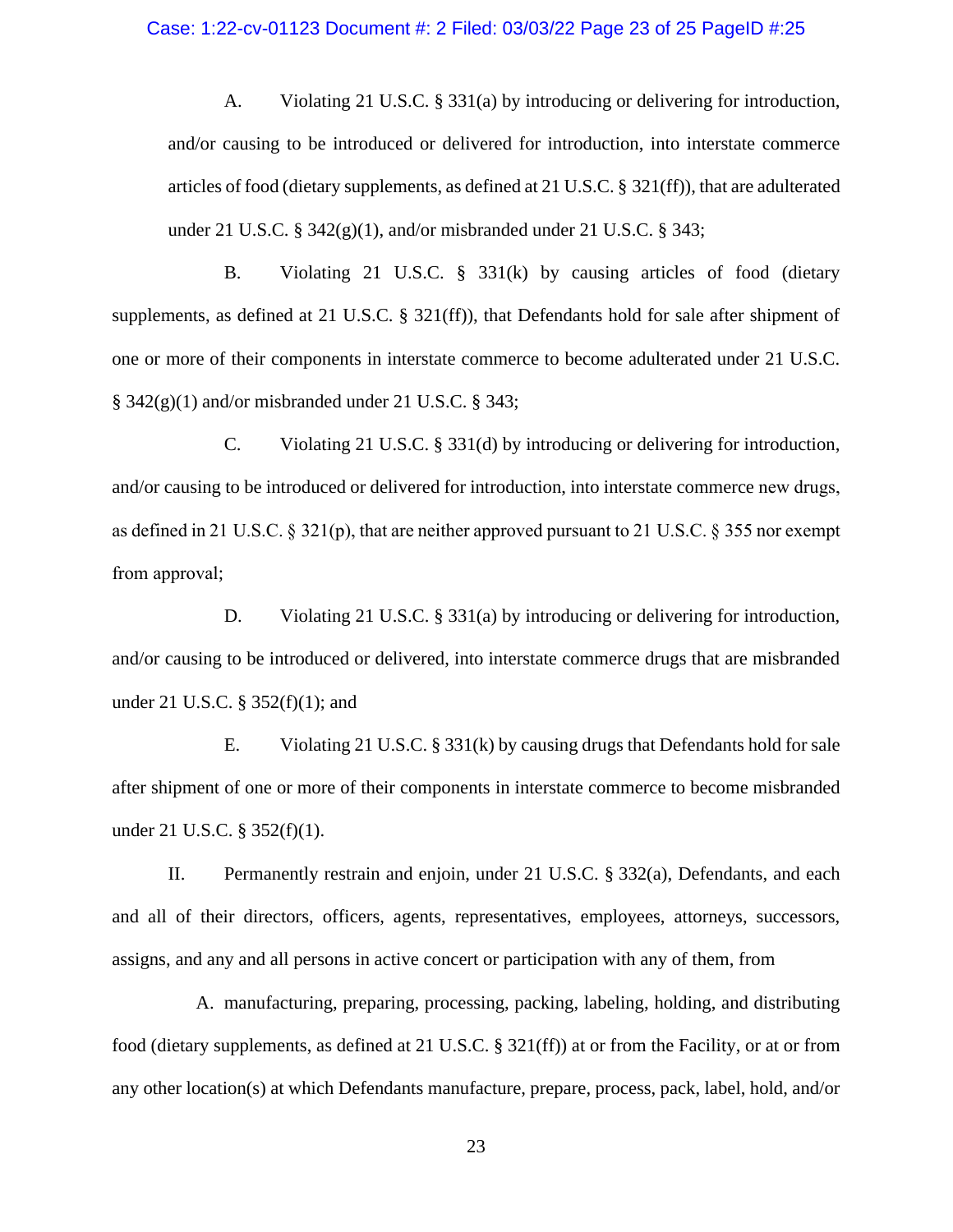#### Case: 1:22-cv-01123 Document #: 2 Filed: 03/03/22 Page 24 of 25 PageID #:26

distribute food (dietary supplements), now or in the future, unless and until Defendants bring their manufacturing, preparing, processing, packing, labeling, holding, and distributing operations into compliance with the Act and Dietary Supplement CGMP regulations in a manner that has been found acceptable by FDA, and unless and until Defendants have otherwise brought their operations into compliance with the Act; and

B. introducing or delivering for introduction, or causing to be introduced or delivered for introduction into interstate commerce, any drug unless and until an approved new drug application, abbreviated new drug application, or investigational new drug application filed pursuant to 21 U.S.C. § 355(b), (j), or (i) is in effect for such drug;

III. Order that FDA be authorized pursuant to this injunction to inspect Defendants' place(s) of business and all records relating to the receipt, manufacture, preparing, packing, labeling, holding, and distribution of all of Defendants' products, including dietary supplements and drugs and their components, to ensure continuing compliance with the terms of the injunction, with the costs of such inspections to be borne by Defendants at the rates prevailing at the time the inspections are accomplished.